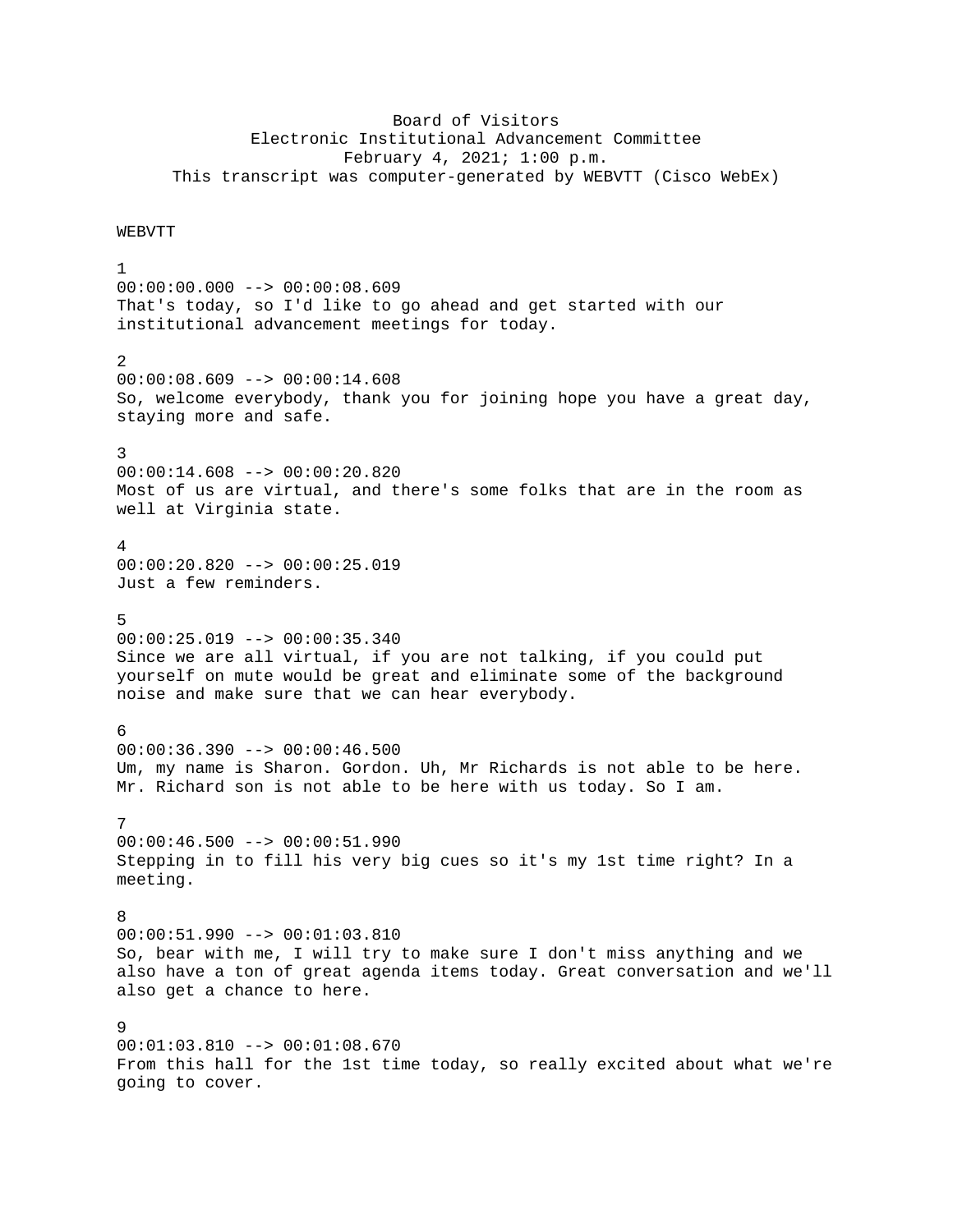10  $00:01:08.670$  -->  $00:01:14.099$ Why don't we go ahead and do a roll call to get us started. 11 00:01:14.099 --> 00:01:19.260 I'm going to ask Dr red to to help us with the role. 12 00:01:19.260 --> 00:01:22.530 Good. 13 00:01:22.530 --> 00:01:28.620 Good afternoon. 14 00:01:28.620 --> 00:01:35.129 Here that. 15 00:01:35.129 --> 00:01:38.879 Here. 16 00:01:44.189 --> 00:01:47.430 Your bombard here. 17 00:01:47.430 --> 00:01:51.390 The present. 18  $00:01:57.750$  -->  $00:02:02.099$ All right, you on Wednesday, director and expert issue, remember. 19 00:02:02.099 --> 00:02:09.090 President, and we would like to recognize new to you.  $20$ 00:02:09.090 --> 00:02:14.520 Many of you, you foundation rather than Thank you present. 21 00:02:16.050 --> 00:02:21.750 Mad sharing do have a long board members presence. 22 00:02:21.750 --> 00:02:33.569 Thank you Dr, Ed next I would love for us to have an indication and we are joined today by wherever jasmine Graham, director of campus ministries.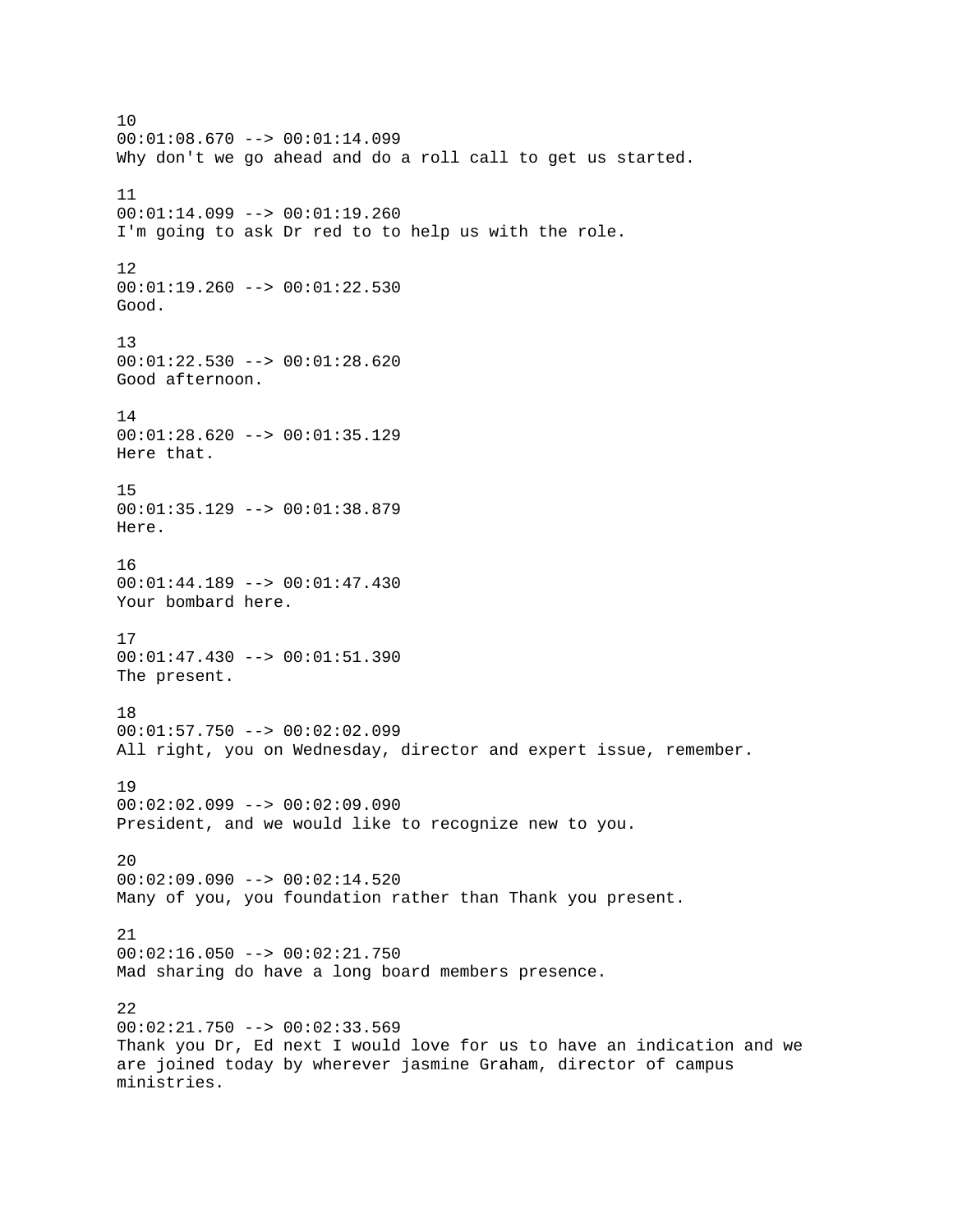23  $00:02:33.569$  -->  $00:02:37.979$ Good afternoon. Let us free. 24 00:02:37.979 --> 00:02:42.240 Loving creator, we sent it to, you. 25 00:02:42.240 --> 00:02:47.729 In this hour that asking you to bless us and help us as we are gathered together. 26  $00:02:47.729$  -->  $00:02:52.259$ We pray for your guidance in the matters at hand. 27 00:02:52.259 --> 00:02:56.939 And we ask that you would clearly show us how to conduct that work. 28 00:02:56.939 --> 00:03:00.870 With the spirit of joy, and if the enthusiasm. 29 00:03:00.870 --> 00:03:04.020 Give us the desire to. 30 00:03:04.020 --> 00:03:08.250 Find ways to excel in our work and we, thank you for those. 31 00:03:08.250 --> 00:03:14.729 Who have gathered here today in the name of our collective in. 32 00:03:14.729 --> 00:03:18.900 Your pastor. 33 00:03:20.430 --> 00:03:24.629 All right next I'd like to move us forward with approval of our agenda. 34 00:03:24.629 --> 00:03:28.139 So, we can get a motion to approve the agenda for today. 35 00:03:29.280 --> 00:03:34.560 Moved Pam Curry. 2nd, Christine Darden.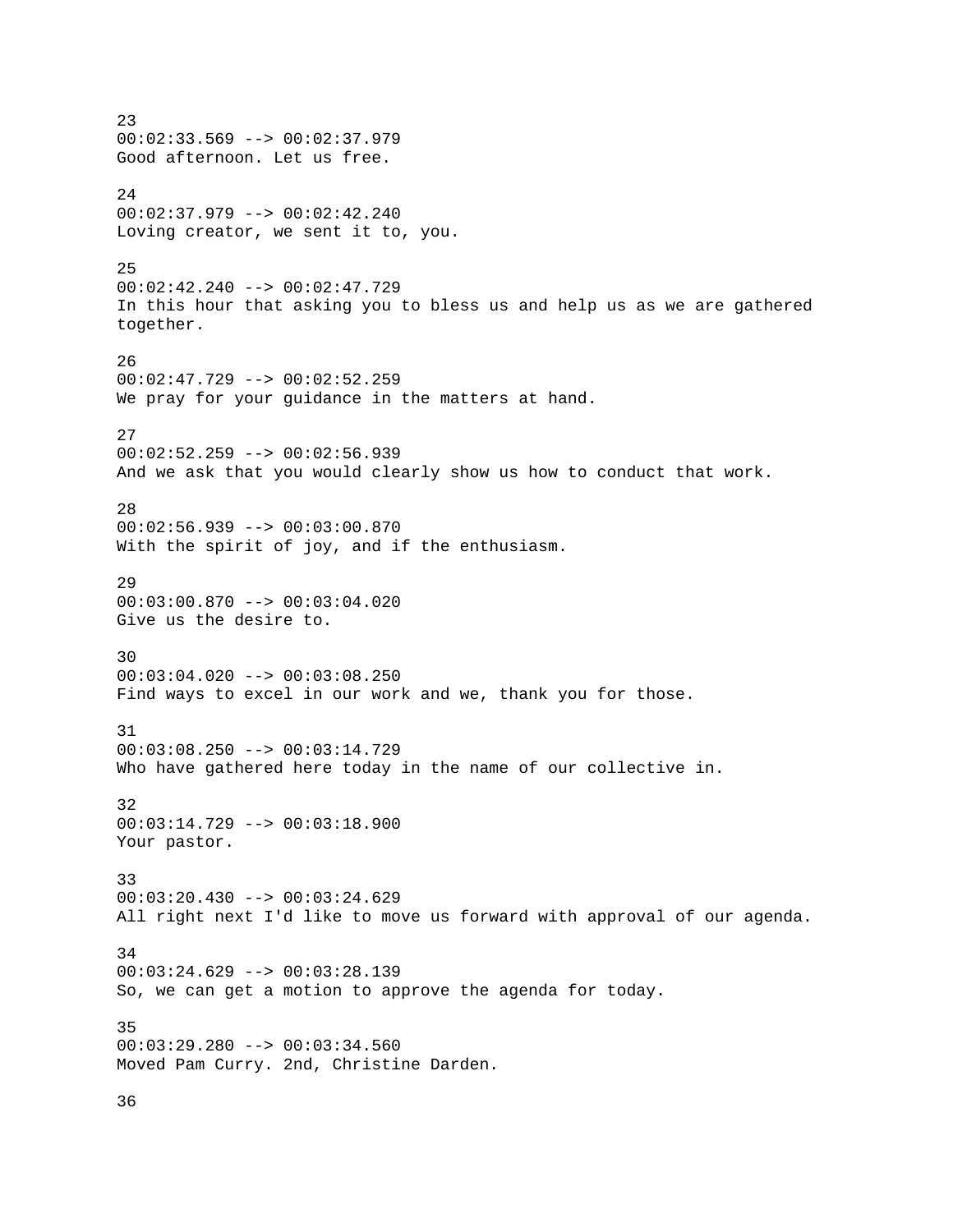00:03:34.560 --> 00:03:40.740 And Dr, it I think we need a roll call to accept the. 37  $00:03:40.740$  -->  $00:03:45.659$ Silence. 38 00:03:51.689 --> 00:03:58.439 Valerie brown? Yes, the the green. 39 00:03:58.439 --> 00:04:02.039 Yes. 40 00:04:02.039 --> 00:04:06.689 Yes, yes. 41  $00:04:08.460$  -->  $00:04:11.669$ Gordon. 42 00:04:13.319 --> 00:04:17.550 Thank you. 43 00:04:17.550 --> 00:04:21.540 Yes, thank you. 44 00:04:23.430 --> 00:04:30.689 It's accurate also loaded onto diligent in our materials where the previous meeting's minutes. 45 00:04:30.689 --> 00:04:40.079 Hopefully, you've had a chance to review those. I'd love to have a motion to approve our previous meeting. So Dr brown. 46 00:04:41.788 --> 00:04:48.059 Backend Sam do a roll call. 47 00:04:48.059 --> 00:04:52.319 Right. 48 00:04:52.319 --> 00:04:57.418 South of Valerie yes, yes yes. 49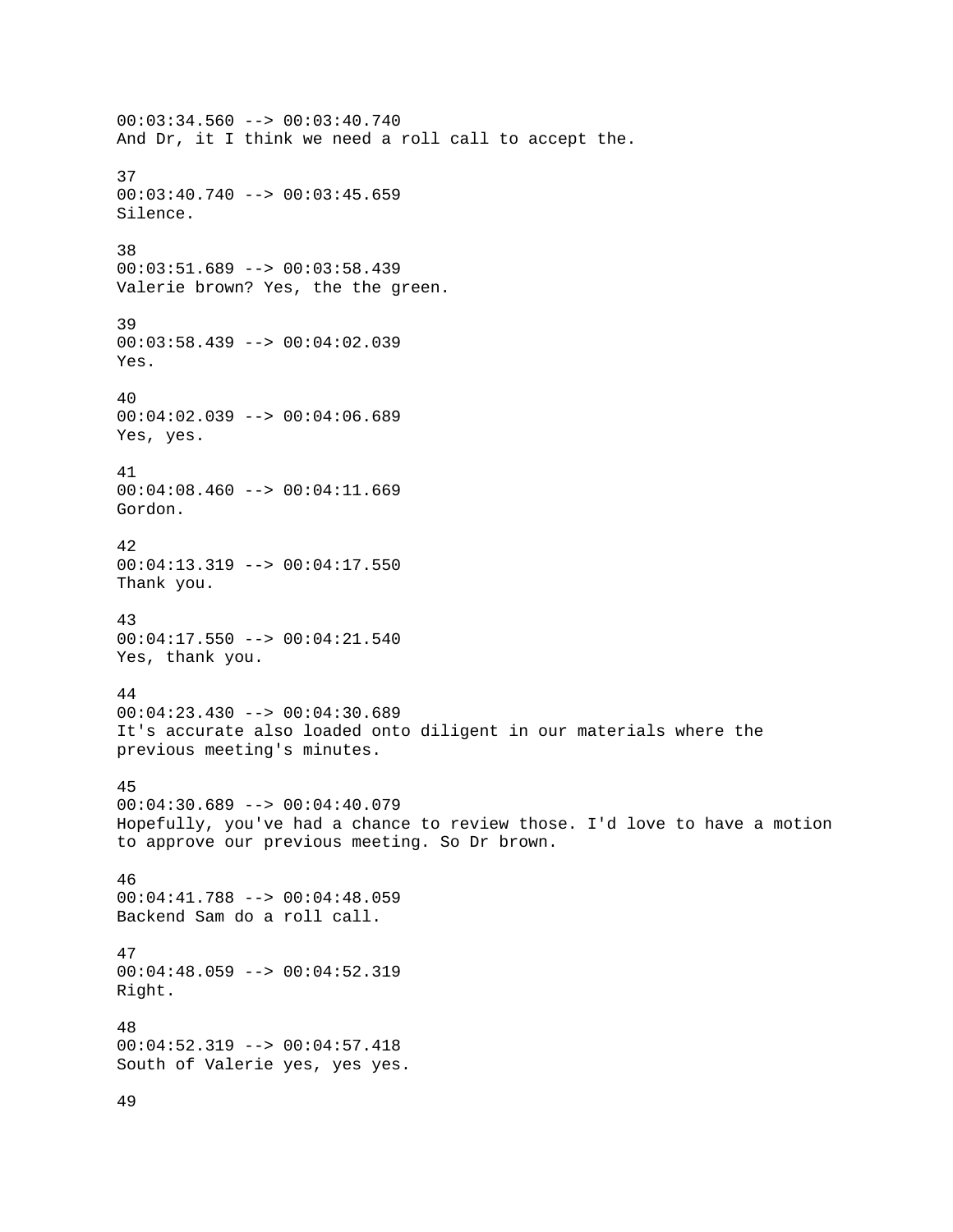00:04:57.418 --> 00:05:02.129 Yes. 50 00:05:02.129 --> 00:05:06.629 Yes, yes. 51  $00:05:06.629$  -->  $00:05:10.678$ Yes. 52 00:05:10.678 --> 00:05:14.098 Time. 53 00:05:14.098 --> 00:05:18.329 Yes. 54 00:05:18.329 --> 00:05:23.399 Thank you. Thank you. Dr red. 55 00:05:23.399 --> 00:05:36.269 All right now we'd love to have a president Abdul, join us and make some remarks and then I believe he is also going to introduce us to MS Tanya hall. 56 00:05:38.663 --> 00:05:52.283 Thank you, thank you so much. It is a pleasure to be here with you today and thank you for your service to Virginia State University. I think that the 2 biggest items that happened since last meeting as it relates to institutional advancement. 57 00:05:52.673 --> 00:06:05.124 Of course, the 1st is the large gift from Mackenzie Scott and MS Paul will talk about later and then I'll talk about in my presentation tomorrow, but I would argue the most important 1 was the gift of MS Tanya hall. 58 00:06:05.428 --> 00:06:15.809 As our vice president for external relations MS hall comes to us with a bachelor's from University of Delaware and a master of art from Cain University in New Jersey. 59 00:06:16.014 --> 00:06:29.274 She's worked in nonprofit development for many years, particularly in higher education and health care and social services, and she most recently served as the president of the National Society in New Jersey.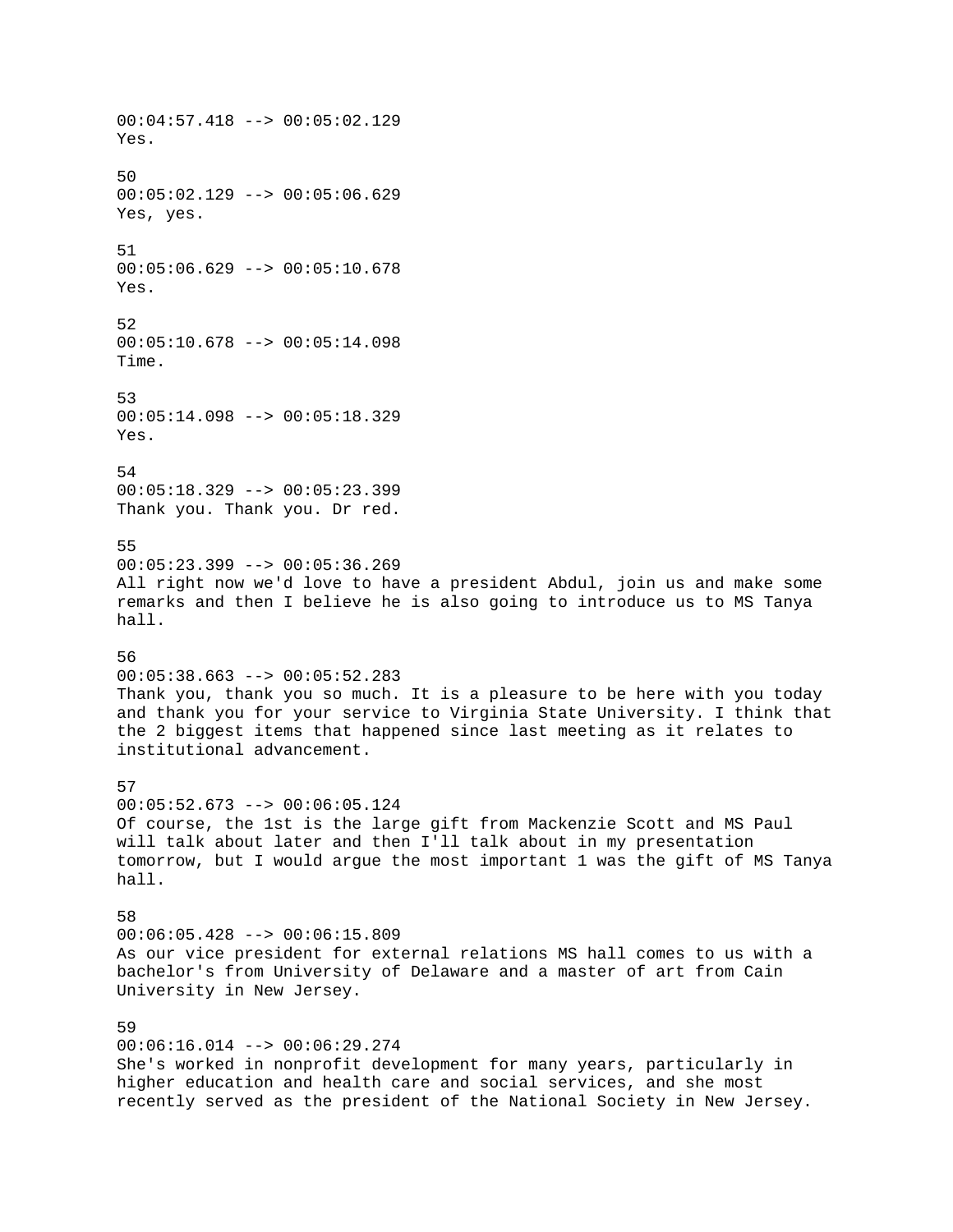60 00:06:29.274 --> 00:06:34.463 And so I am very pleased to welcome this Tanya hall to the Virginia state. 61 00:06:34.709 --> 00:06:48.178 University family, miss haul I'm waving at her now and I think that she hasn't come up right away, but I wanted to make sure that I had a chance to introduce her and I'm sure that in her presentation she'll come to the. 62 00:06:48.178 --> 00:06:55.348 Extremely large gift that we're very thankful for here at Virginia State University. Thank you very much. Madam. J. 63 00:06:55.348 --> 00:07:01.978 Thank you president and welcome as hall. We're looking forward to hearing from you later. I had a chance to, uh. 64 00:07:01.978 --> 00:07:08.908 Talked to MS. hall this week. So I got to sneak peek at the materials that we're all going to hear about later today. So excited about that. 65 00:07:08.908 --> 00:07:22.108 All right, I'd love to move us on to our reports and recommendations and Dr Randy remind me I'm smiling that typically, this maybe stays on time. So I will do my best to keep us on time. 66 00:07:22.108 --> 00:07:27.478 And to make sure that we can get through all of this awesome content that we have to review today. 67 00:07:27.478 --> 00:07:31.889 So, 1st up, we'll get an update on our sponsor programs. 68  $00:07:31.889$  -->  $00:07:36.238$ The doctor is here and can walk us through these materials. 69 00:07:36.238 --> 00:07:40.379 And again, these are voted on diligent and we're also sharing them on the. 70 00:07:44.038 --> 00:07:47.668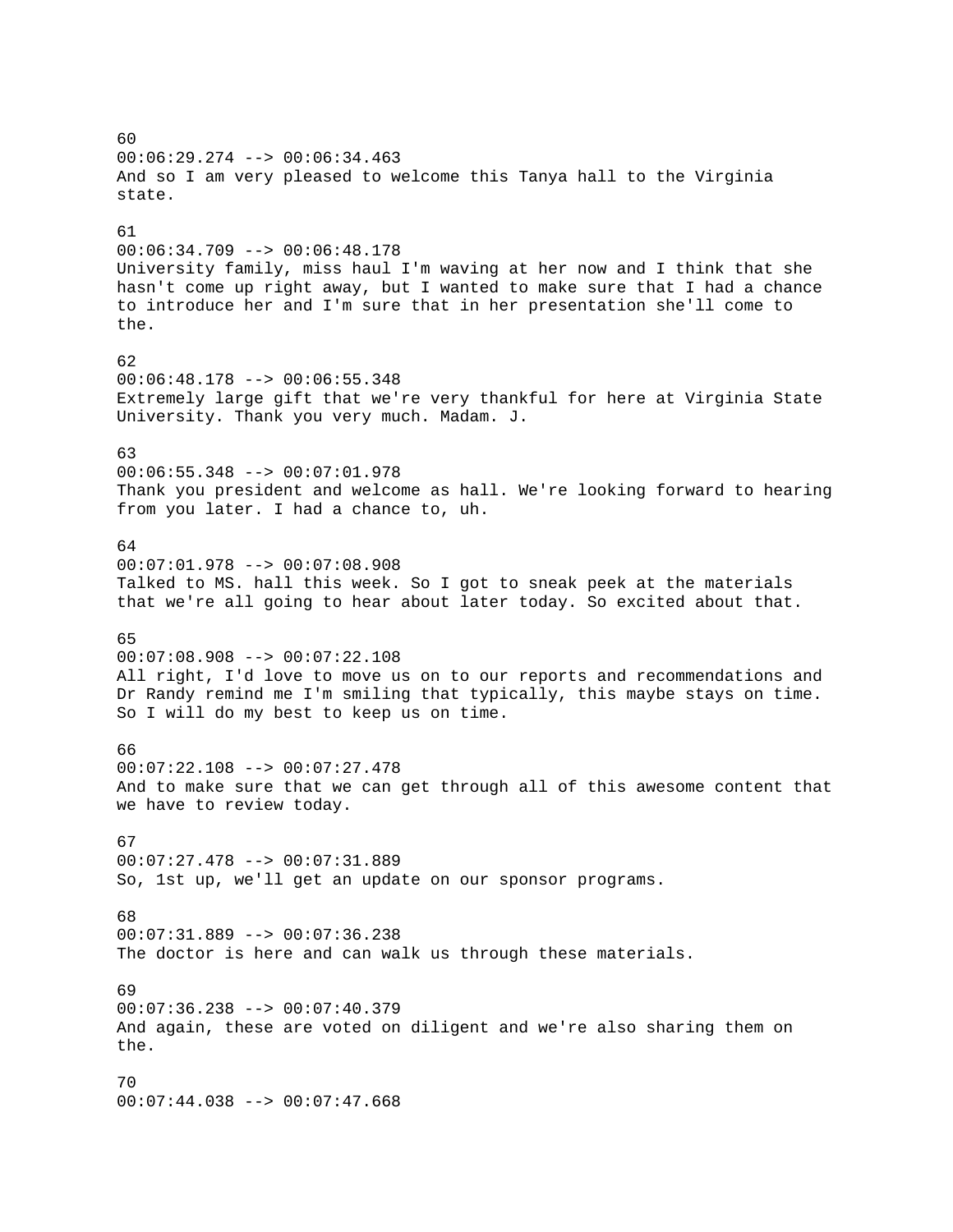Silence.

71 00:07:48.684 --> 00:08:02.903 All right good afternoon everyone my name is Omar facing I'm here as issues, associate vice president for research, economic development, and graduate studies, and I were talking to you today about the sponsor program's activity from quarter to a fiscal year 2021. 72 00:08:02.903 --> 00:08:06.113 and so that's going to be October, November, December of 2020. 73 00:08:08.249 --> 00:08:14.249 Starting with the process. 74 00:08:14.249 --> 00:08:26.369 As you can see, we have a significant increase in the number of polls of process over prior years. We're up at 59 through the end of quarter 2 and again, this is cumulative over the year. 75 00:08:26.369 --> 00:08:39.264 But this is purely the through the end of quarter. 259 that is a significant increase from prior years last to the last meetings I was here. I talked about how there was a bump of about 12. that was nice. 76 00:08:39.744 --> 00:08:46.943 But didn't get me really excited. This number gets me much more excited. This looks like real growth in the number of proposal process. 77  $00:08:50.813$  -->  $00:08:57.322$ Moving from there to the number of grants in the portfolio, we are holding steady in the mid eighties. 78  $00:08:57.624$  -->  $00:09:06.173$ So we are at 87 through the end of this quarter, but hopefully that interest in proposal activity can lead to an increasing number of grants and a portfolio. 79 00:09:10.193 --> 00:09:20.754 In terms of program expenditures, we are trailing prior years and only 11.6M through the end of quarter 2 of this fiscal year. 80 00:09:20.783 --> 00:09:32.214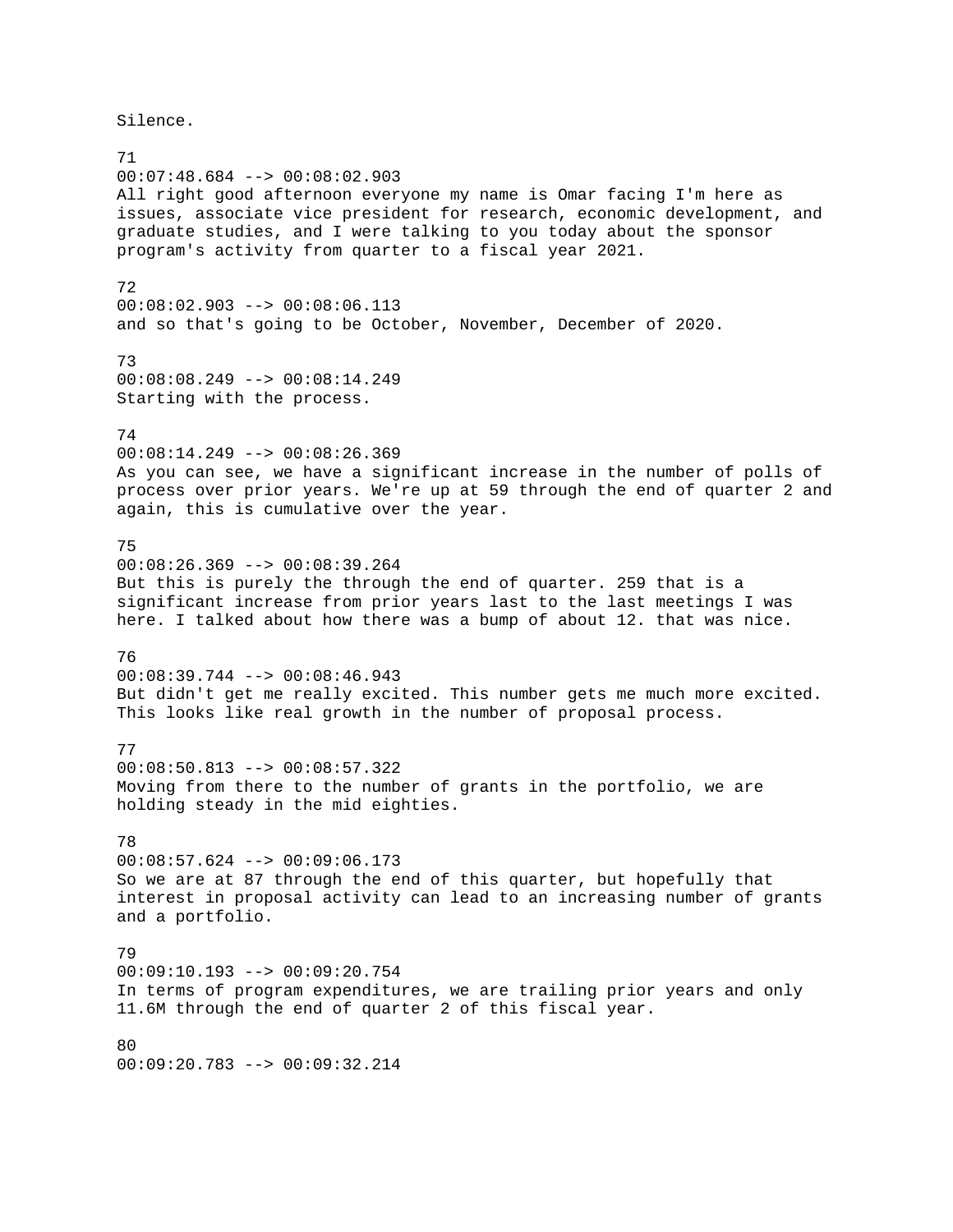We do believe that that is at least partly attributable to a decrease in some of the lab activity and corresponding expenditures that's related to. 81 00:09:37.283 --> 00:09:39.923 However, indirect cost recovery is still trending up. 82 00:09:40.254 --> 00:09:53.754 We are 468000 through quarter 2 of this year slightly trailing last year, but I do believe that, by the time we get through quarter 3, we will be on track for a greater share of vendor costs recovery today. Other questions. 83 00:09:59.879 --> 00:10:12.749 This is brain defense. I do have a quick question and I am new so I might ask something that you all already know. What is the nature of the grants in the portfolio? What kind of grants are they. 84 00:10:13.979 --> 00:10:17.879 So, they range a bit from. 85  $00:10:17.879$  -->  $00:10:26.219$ Money to support heart Vince research, coming from both USDA in particular and. 86 00:10:26.219 --> 00:10:37.078 And Tuesdays that are supporting some of our educational outreach and education programs within those of ours, the U. S. Department of Ed as well as NSF. **87** 00:10:37.078 --> 00:10:43.408 So, I was going to be our major types of programs. Okay, thank you. Yes. 88  $00:10:43.408$  -->  $00:10:47.009$ We have a hypothesis as to why they increase so much. 89 00:10:47.009 --> 00:10:52.889 Thank you, Tim. Well, to be quite honest, this was something that I was hoping to have seen a little earlier. 90 00:10:53.484 --> 00:11:04.073 And that when we have some of this more or less downtime, that that code is somebody they get, that's what most would not.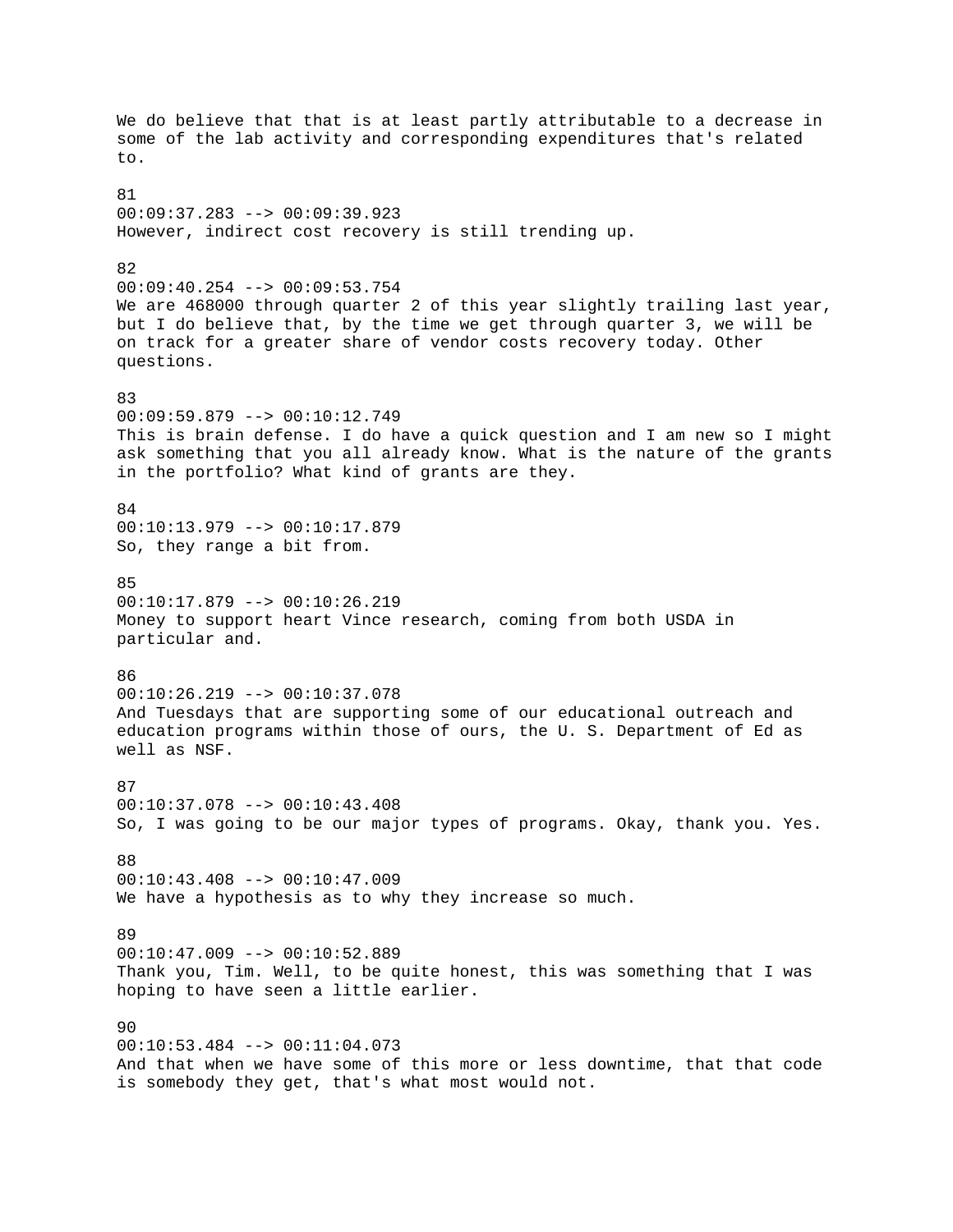91  $00:11:04.913$  -->  $00:11:11.663$ But some of this downtime that may have given some folks time to spend some additional time on their actual writing of these grants. 92 00:11:12.089 --> 00:11:19.198 And so I have been around some other places, look some other places that had a similar spike. 93 00:11:19.198 --> 00:11:23.219 Earlier in the cold season, and I'm glad to see that it hit us. 94 00:11:25.438 --> 00:11:28.589 More questions. 95 00:11:32.339 --> 00:11:43.649 Hearing that I will turn it over to Mr. Martin. Thank you. Yes now we'll have Mr Burton. Who's going to provide our government relations update. 96 00:11:50.158 --> 00:11:54.119 My you. 97 00:11:55.469 --> 00:11:59.188 Oh. 98 00:11:59.188 --> 00:12:05.668 Okay. 99 00:12:05.668 --> 00:12:11.698 Silence. 100 00:12:11.698 --> 00:12:16.649 Right. 101 00:12:19.739 --> 00:12:23.129 Silence. 102 00:12:23.129 --> 00:12:27.568 Good afternoon. Everyone. 103 00:12:27.568 --> 00:12:32.399 So, on January 20th, President Biden and vice president Harris.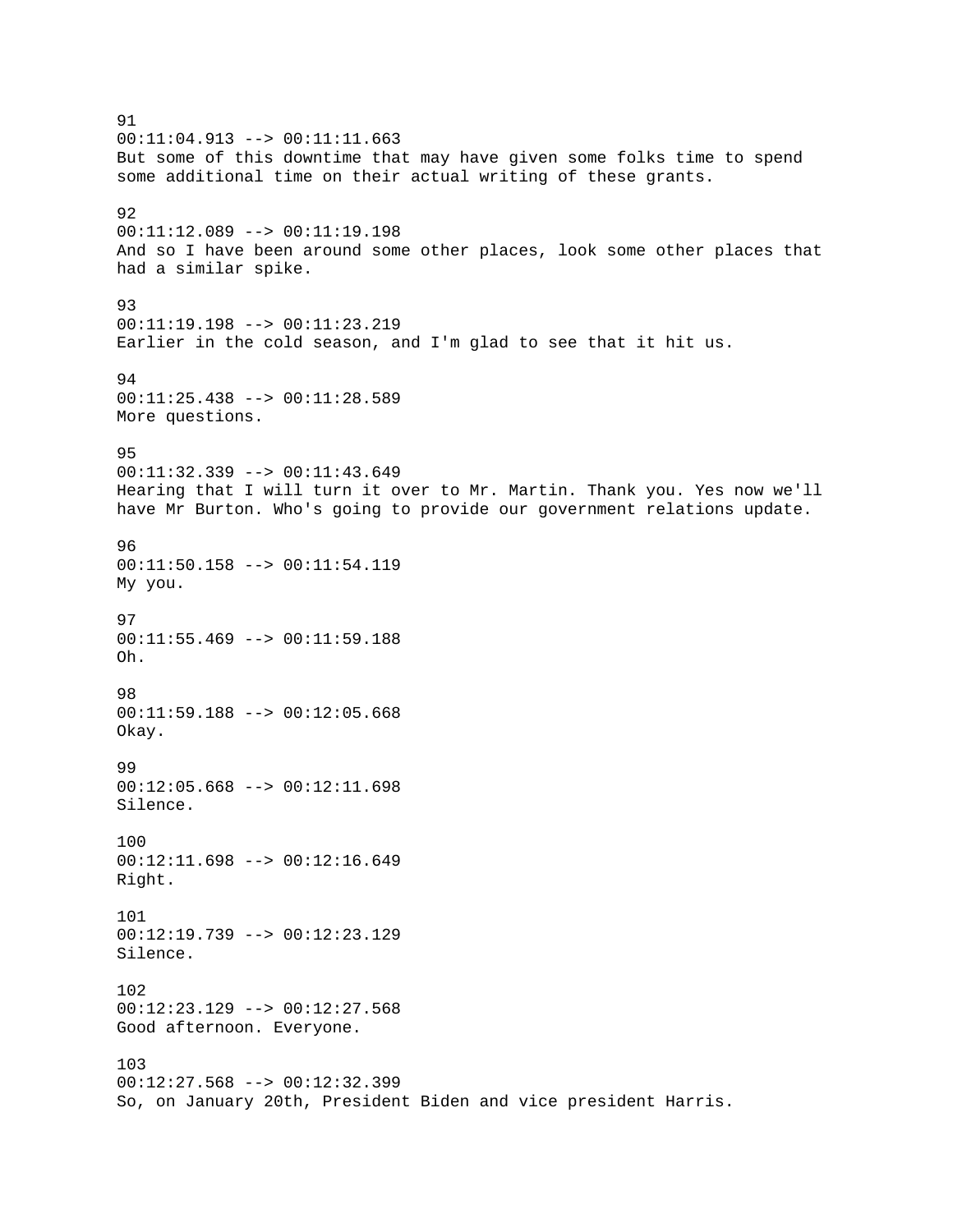104 00:12:32.399 --> 00:12:36.328 Were sworn in is 646, president and 49, vice president. 105 00:12:36.328 --> 00:12:46.313 Of the United States many people in the VC community were excited to watch as vice president Harris took the hope of office and became the 1st African American vice president as well as the 1st, 106 00:12:46.313 --> 00:12:54.984 graduate of historically black university to serve in the White House with the vice President's continued support for and the 1st lady Jill, 107 00:12:54.984 --> 00:12:57.293 binding affinity for community colleges. 108  $00:12:57.803$  -->  $00:13:06.264$ Many are hopeful that this administration will make significant investments in higher education. What the focus, particularly for low income students and students color. 109  $00:13:06.629$  -->  $00:13:16.558$ The government relations are working to enhance our president, our presence on Capitol Hill, and the president is already getting this off to a great start in this effort. 110  $00:13:16.558$  -->  $00:13:25.948$ Just this past week, the president Abdullah along with presidents met with congressmen, central enrichment, who is now the senior advisor. 111 00:13:25.948 --> 00:13:28.948 To the president and director of White House. 112 00:13:28.948 --> 00:13:36.899 Office of public engagement, the president was able to bring greetings and his role as the chair of the use. 113 00:13:36.899 --> 00:13:40.288 The association for public land grant universe. 114  $00:13:41.094$  -->  $00:13:55.764$ 1890 council president, and as we look forward to continued engagement with the White House, he also testified before the house Agriculture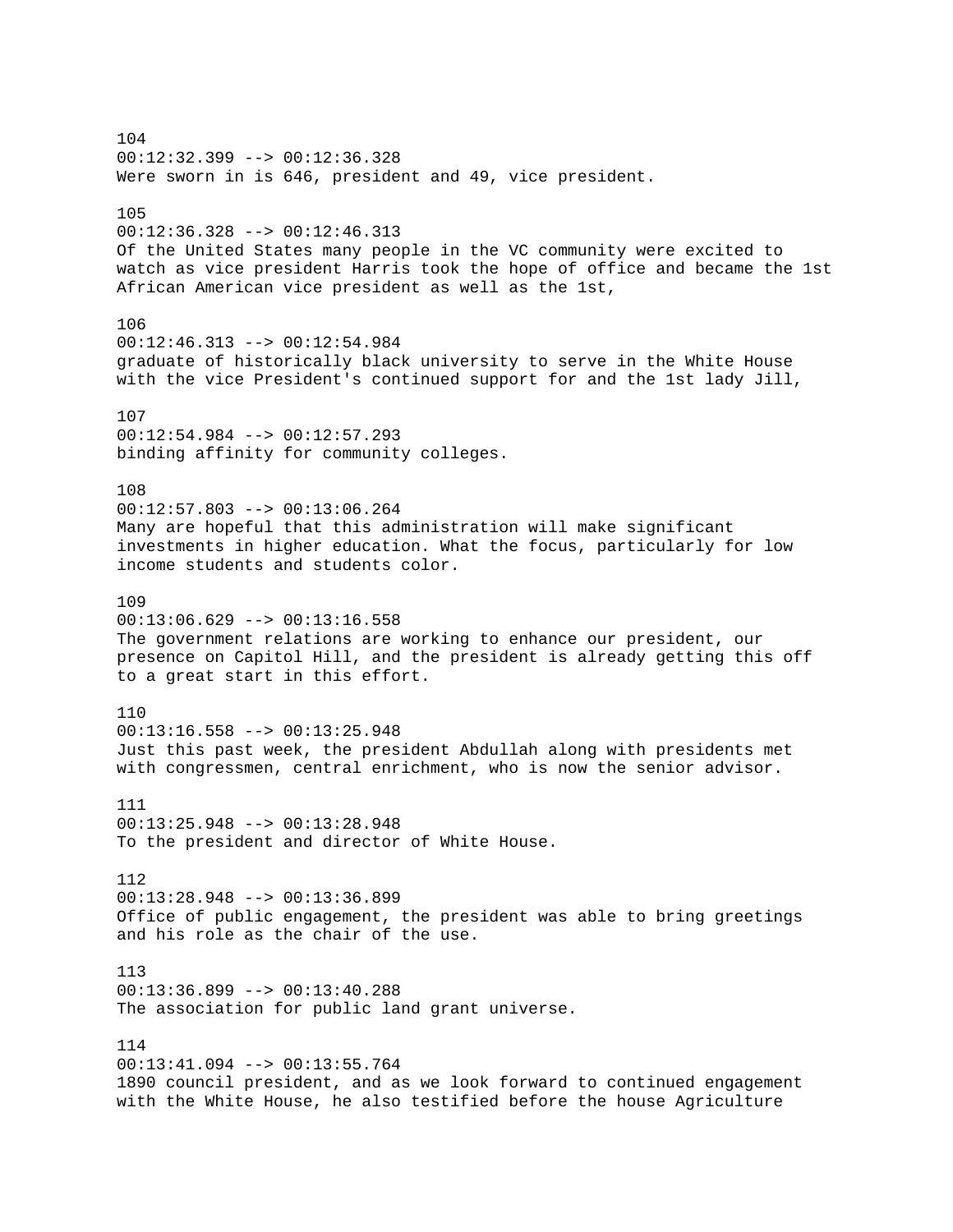Committee in December on the 1890 land grant institutions, 130 years of building equity in agriculture. 115  $00:13:55.764$  -->  $00:13:58.433$ And it's not just the president that is. 116 00:13:59.938 --> 00:14:08.038 Having a presence on Capitol Hill from Dr highly who some of you heard from earlier the dean of engineering. 117 00:14:08.038 --> 00:14:15.808 Participated in the American Society of engineering education's conference on Capitol Hill all this week. 118 00:14:15.808 --> 00:14:29.009 He works collaboratively with other deans of engineering from other institutions to go and meet with the congressional delegations and we also meet with their staff. President Biden has already announced some of his key appointments amongst those. 119 00:14:29.009 --> 00:14:33.448 Appointments we were excited to learn that. Dr Joel Harrison. 120 00:14:33.448 --> 00:14:37.769 Form a dean of the College of agriculture at Virginia State University. 121  $00:14:37.769$  -->  $00:14:42.658$ Was nominated as the new deputy secretary of the Department of agriculture. 122 00:14:42.658 --> 00:14:54.149 President Bill has already reached out to congratulate both her and how Stewart who was nominated as the acting secretary for the Department of labor, and is in alone of Virginia State University. 123  $00:14:54.149$  -->  $00:15:05.369$ Legislative wise on the federal level in December on December 27th the president signed into law, the corona virus response and release supplemental appropriations act. 124 00:15:05.369 --> 00:15:11.158 Silence. 125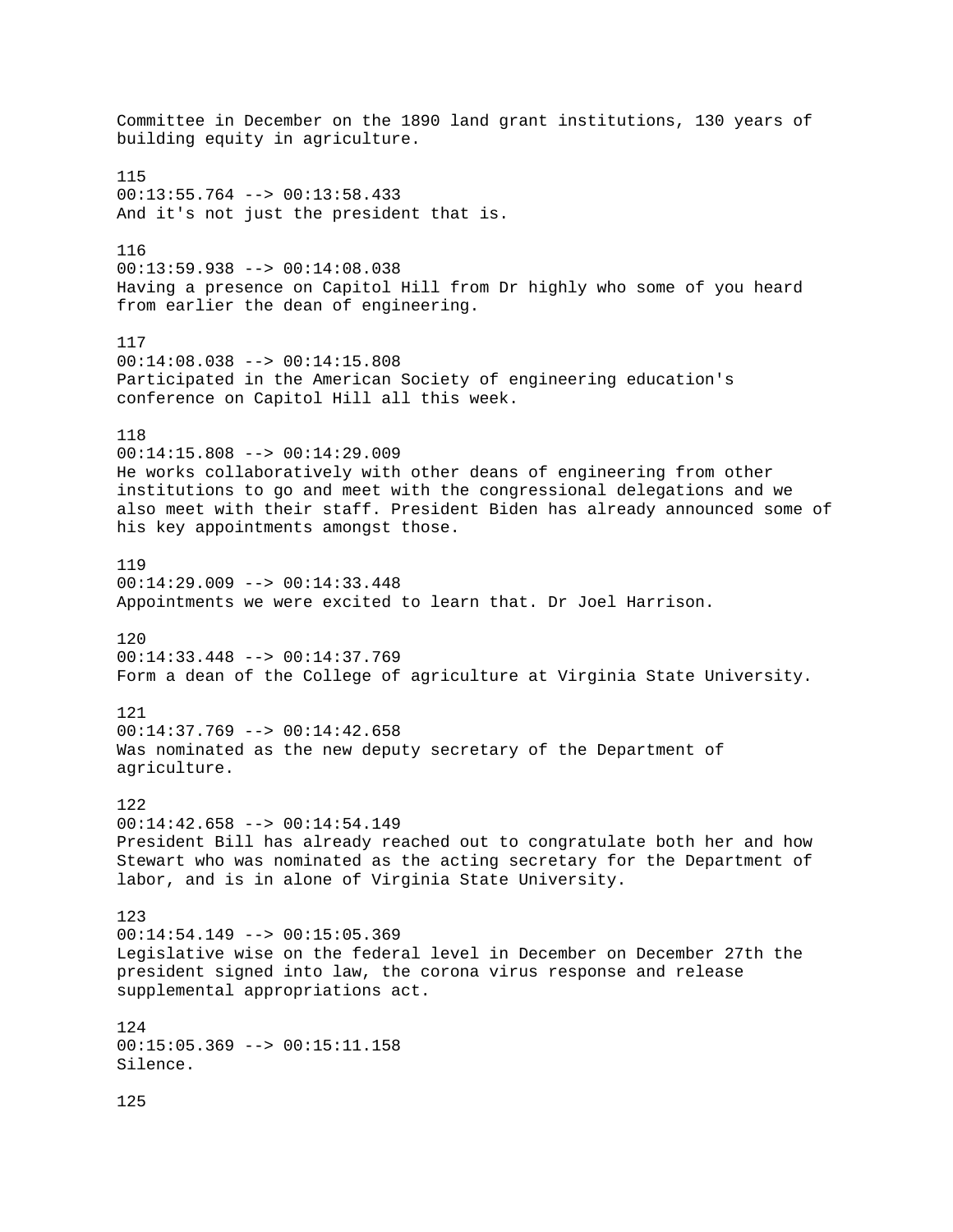00:15:11.158 --> 00:15:14.428 Silence. 126  $00:15:14.428$  -->  $00:15:20.458$ This allocated more than 21B dollars to institutions for higher education. 127 00:15:20.458 --> 00:15:24.749 Building on the same structure of the higher education. 128 00:15:24.749 --> 00:15:31.139 Emergency relief known as the her fund, which was previously funded underneath the cares act. 129 00:15:31.139 --> 00:15:35.639 The Department of education has designated these additional higher ed support funds. 130 00:15:35.639 --> 00:15:42.688 Under the corona response and relief supplemental appropriation act. Some folks call that. 131 00:15:42.688 --> 00:15:46.078 As a to find. 132 00:15:46.078 --> 00:15:53.308 So, as you see on the screen under the herb 2 funds, Virginia State University was allocated 10.7M dollars. 133 00:15:53.308 --> 00:16:08.303 What the requirement that we extend the same dollar amount on emergency student aid as we were required to award students under the original care that it is also important to note that this allocation is separate from the pot of funds from which 1.7B dollars 134  $00:16:08.303$  -->  $00:16:09.683$ are allocated for. 135 00:16:09.894 --> 00:16:10.884 And those individual. 136 00:16:13.109 --> 00:16:17.038 Institutional allocations are still forthcoming.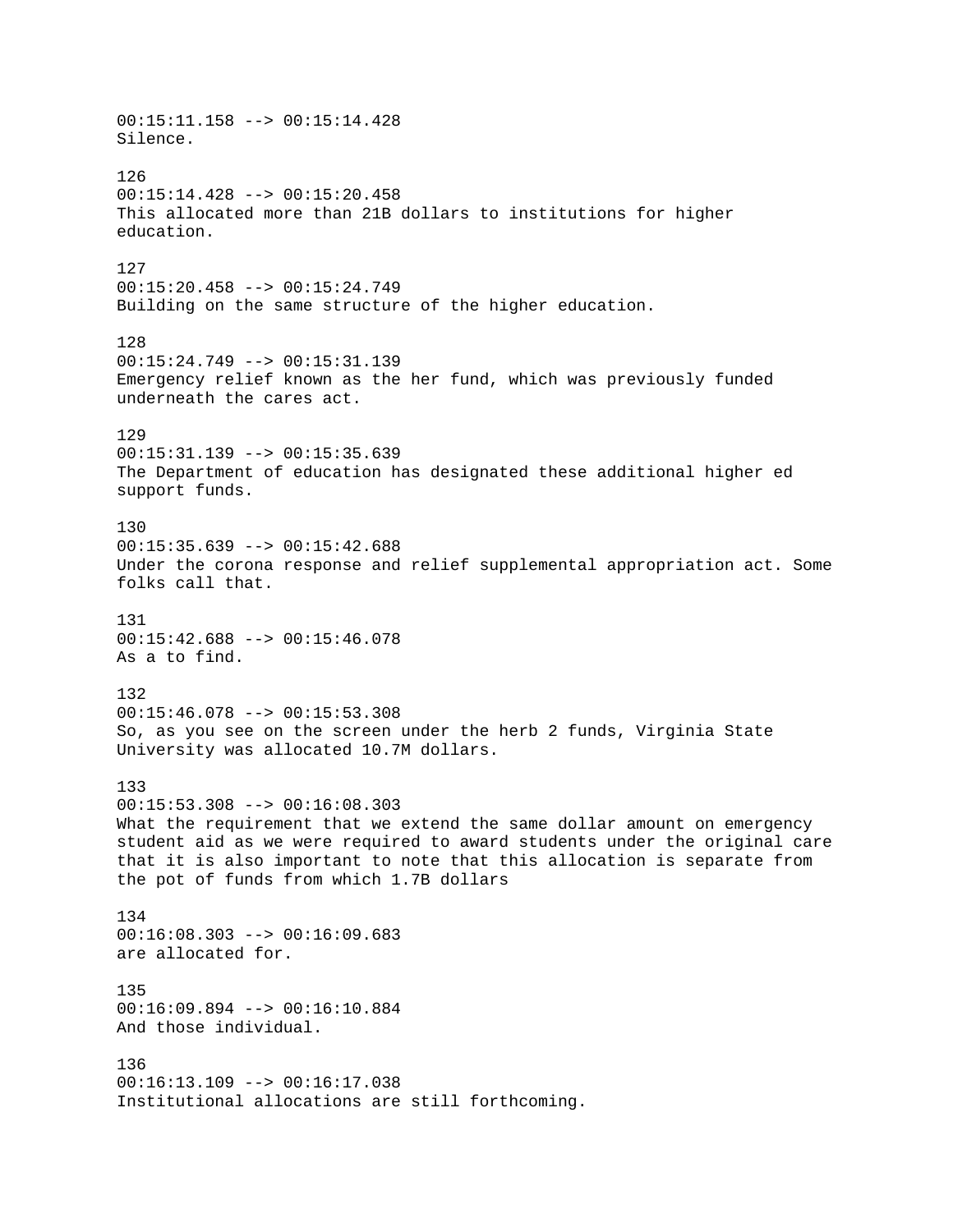137 00:16:17.038 --> 00:16:20.428 Silence. 138 00:16:24.089 --> 00:16:27.119 Silence. 139 00:16:31.913 --> 00:16:39.833 All right, so, as we, it pertains to the state updates, the 2021 regular session for the general assembly, kicked off on January, 13, the primary focus. 140 00:16:42.538 --> 00:16:48.028 Remains for legislators and lawmakers remains to be the health related services. 141 00:16:48.028 --> 00:16:54.448 And how to support Virginia's economy during the pandemic, lean into the session, governing the North. 142  $00:16:54.448$  -->  $00:16:58.589$ Proposed his budget for fiscal year 2022. 143 00:16:58.589 --> 00:17:02.548 Which, for Virginia State University restored 6.2M dollars. 144 00:17:02.548 --> 00:17:08.219 For multiple programs that were previously restored only in fiscal year, 2001. 145  $00:17:08.219$  -->  $00:17:19.199$ During the 2020 session, these programs of course, included became the college affordability network, the expansion of intrusive advisory. 146 00:17:19.199 --> 00:17:22.949 Uh, huh. 147 00:17:28.253 --> 00:17:33.023 These programs included the expansion of the intrusive advising early warning system, 148 00:17:33.564 --> 00:17:34.884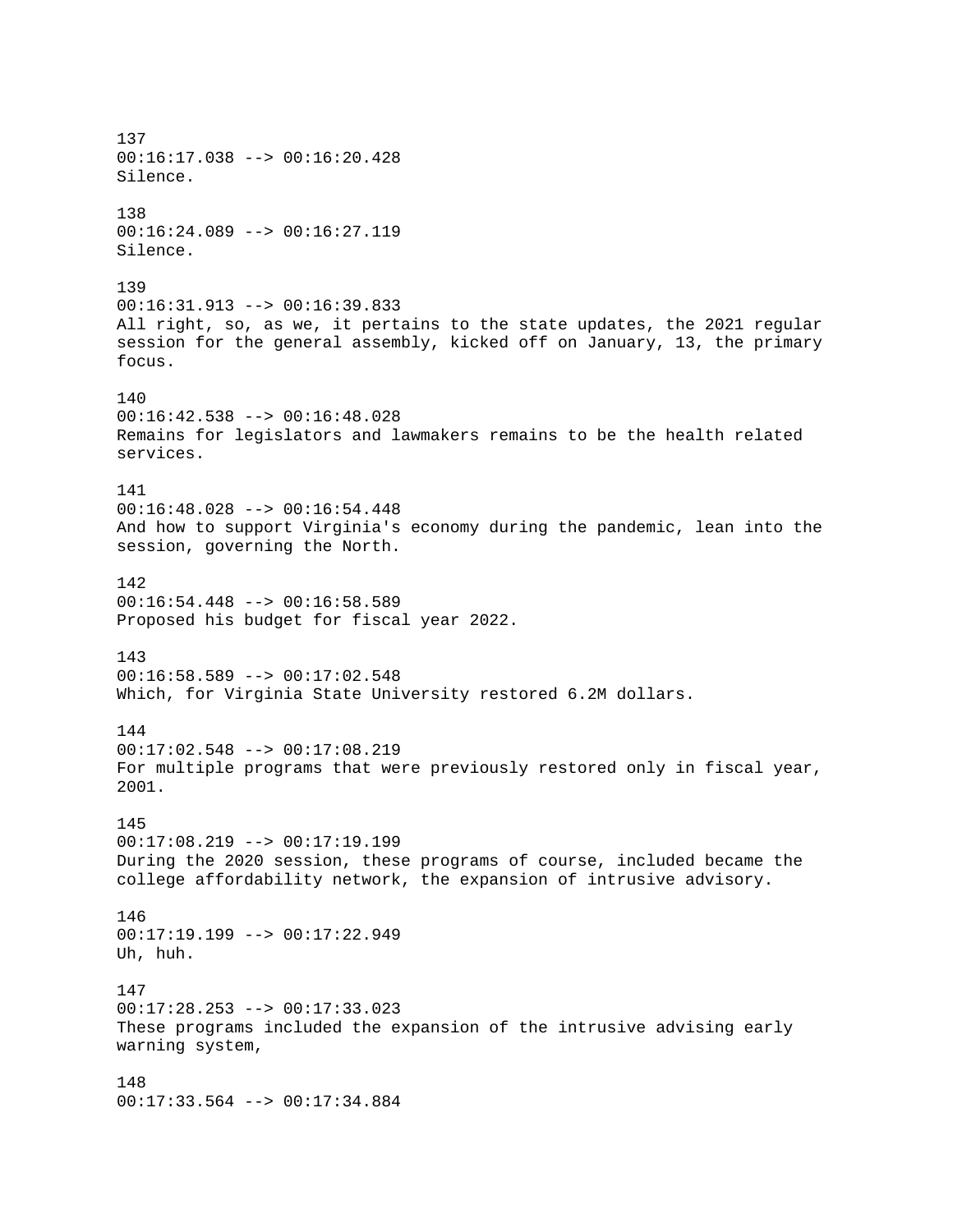supplemental instruction, 149 00:17:34.913 --> 00:17:45.653 summer bridge program and the teach program preparation for stem students also included the restoration of funding for use cooperative extensions state match. 150 00:17:45.989 --> 00:17:52.798 In the amount of 1.5M dollars, there were 14 projects across as a commonwealth. 151 00:17:52.798 --> 00:18:05.848 That were included in the governor's budget for systems upgrades for faculty repairs and for safety projects the largest of which was 34M dollars for Virginia State University to improve age back. 152 00:18:05.848 --> 00:18:09.628 Campus wide for infectious and aerosol control. 153 00:18:09.628 --> 00:18:22.348 The house and Senate will present that budget this Sunday and usually what's known as budget Sunday and the president has continued to meet with legislators in both the house and the Senate to advocate for the priorities. 154 00:18:22.348 --> 00:18:25.469 Even though they are already proposed in the governor's budget. 155  $00:18:25.469$  -->  $00:18:29.969$ Also in their roles as chair, vice chair of the Virginia Council of presidents. 156 00:18:29.969 --> 00:18:33.088 President and Rob from. 157 00:18:33.088 --> 00:18:42.659 Presented a unified budget amendment to the general assembly on behalf of all 4 and 2 year public institutions and Virginia to provide additional funds. 158 00:18:42.659 --> 00:18:50.669 That may be used for operational support to enhance financial aid and to

address the impacts of the causes 19 pandemic.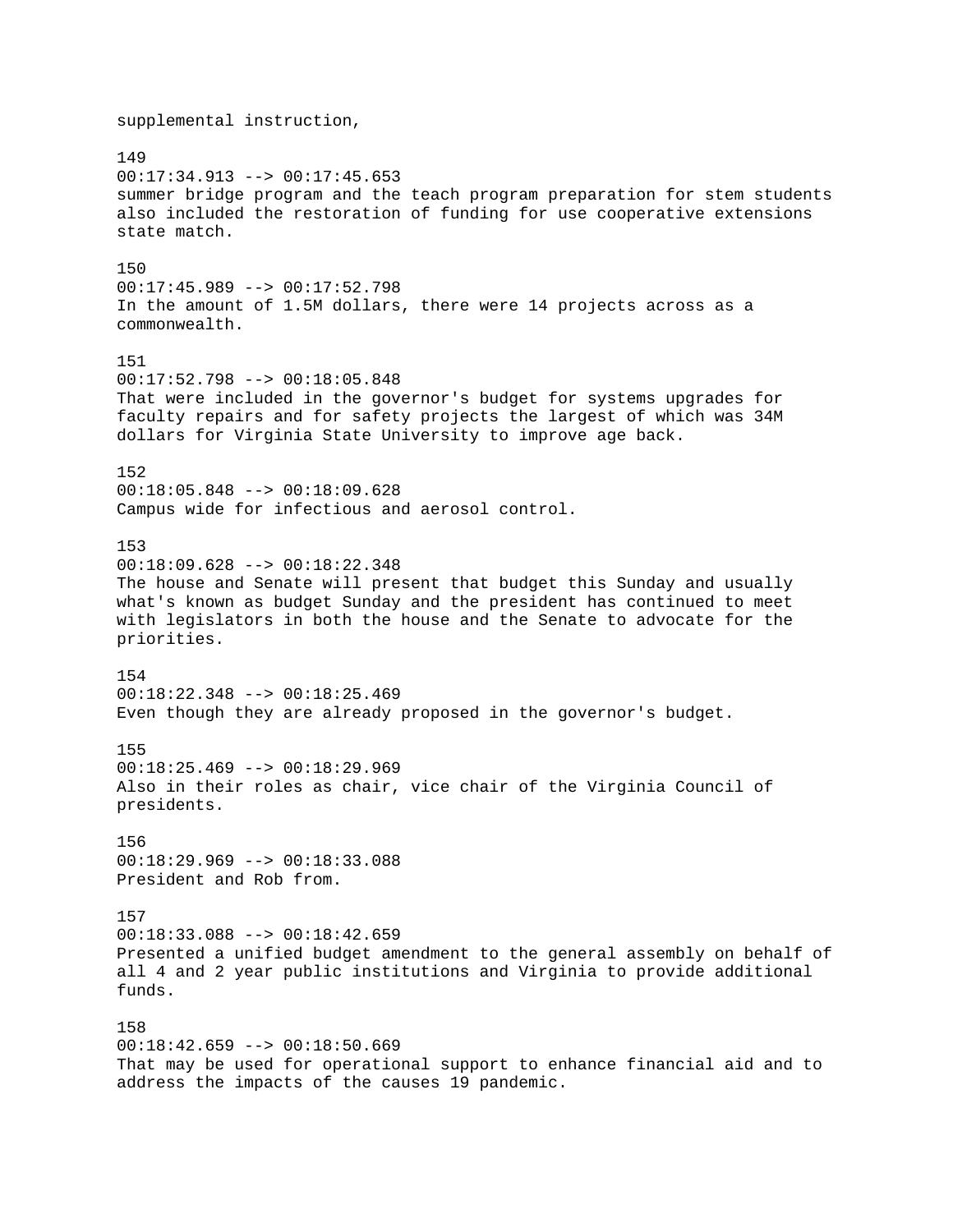159  $00:18:56.814$  -->  $00:19:10.044$ So, in these this slide, you will see pictures from the M. L. K. day event that we had. I like to make sure at the end of my presentations. I add pictures of when legislators and Governor government officials joined us here on campus. 160  $00:19:10.584$  -->  $00:19:21.354$ This is a picture of Senator Warner who brought greetings during the day as well as Dr. Joe Casey, who was Chesterfield county administrator. 161 00:19:23.969 --> 00:19:29.278 I just want to conclude with highlighting a little more about the efforts. 162 00:19:29.278 --> 00:19:32.699 And that Dr Casey was very excited. 163 00:19:32.699 --> 00:19:40.919 About we can just as we are, and for those who don't know the candidates at Virginia college affordability network. 164  $00:19:40.919$  -->  $00:19:52.618$ And it allows for approximately 300 eligible students from high schools that are in the surrounding area, a 25 mile radius, and meet the emissions requirements for Virginia State University. 165  $00:19:52.618$  -->  $00:20:05.753$ To attend without having to pay for tuition, but this project is a great example of how our state lobbying efforts have been used to improve the local and regional needs in the area. So we're very excited about the program. 166 00:20:05.753 --> 00:20:10.074 We're very excited about what we're doing on the federal and state level and the local level. 167 00:20:14.338 --> 00:20:20.459 That concludes my presentation Madam chair if there's any questions. 168  $00:20:20.459$  -->  $00:20:24.568$ Are any questions. 169 00:20:25.828 --> 00:20:29.548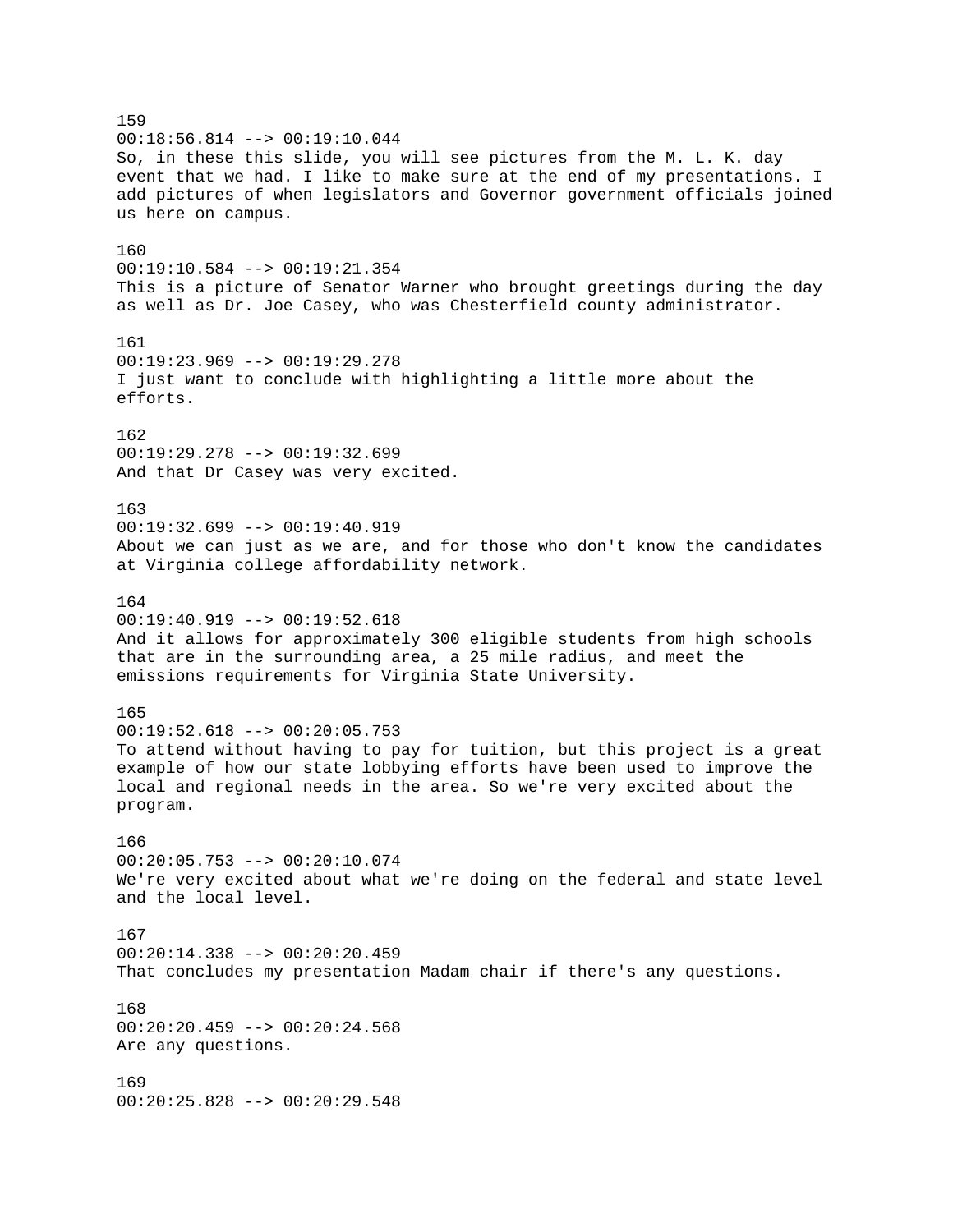Silence. 170 00:20:29.548 --> 00:20:33.808 Thank you very much. 171 00:20:33.808 --> 00:20:41.189 All right next up after danger, commerce, provider, communications updates. 172 00:20:41.189 --> 00:20:45.028 We'll give her a chance to get set up. 173 00:20:49.528 --> 00:20:54.838 And just a reminder, if you're not speaking to mute your microphone. 174 00:20:54.838 --> 00:20:58.888 Thank you. It was good afternoon. Everyone. 175 00:20:59.723 --> 00:21:14.034 I am always delighted to share updates of the good news happening here at Virginia State University with you and fortunately, we've had a great number of successes since we last met in November. So I'm happy to share some of those successes with you. 176 00:21:14.273 --> 00:21:28.973 1 of the ones that you will not see on a slide here happened just this week. 1 of the big successes came with the release of our ve, can initiative. You just heard Elden speak about that. And if you were part of the committee this morning, you heard Rodney speak about it as well. 177 00:21:29.213 --> 00:21:40.794 And we did get tremendous coverage of this initiative to cup. Which is Eldon just share we'll cover the tuition for 300 area pill, eligible graduating high school seniors. 178 00:21:40.794 --> 00:21:51.054 It was covered by Yahoo news, local, ABC, CBS, and NBC stations. Dr Abdul was interviewed by 2 of those stations. 179 00:21:51.054 --> 00:22:03.054 This week the NBC and CBS stations, and addition was carried by stations in the Tidewater area, and it was shared on social media literally thousands of times.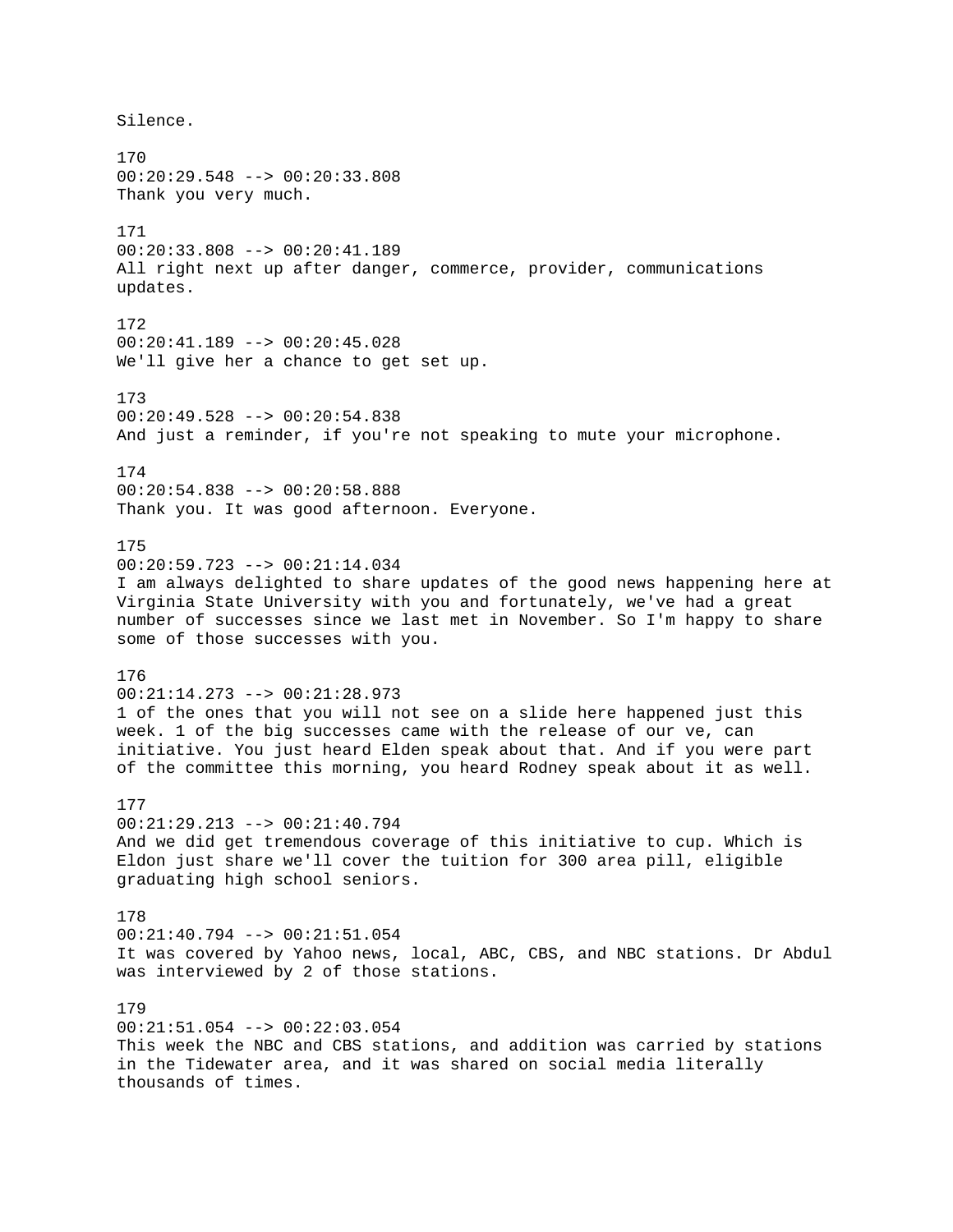180  $00:22:03.054$  -->  $00:22:12.923$ In fact, Chesterfield talented carry that story on their social media pages. And we will also police to see a share by Congressman Donald agent on his Facebook page. 181 00:22:12.953 --> 00:22:24.743 So we certainly believe that this initiative will further help to tell the story of being an opportunity and access University. So we were very, very pleased about that. 182 00:22:25.409 --> 00:22:36.929 Another story, of course, that made huge headlines. I'm certain all of you heard about this story of Mackenzie Scott? Of course giving. 183 00:22:36.929 --> 00:22:49.973 30M dollars to Virginia State University and vice president, Tanya hall and Dr Abdullah will both talk more about this, coming up in their reports but from a media and communication standpoint, this 1 certainly had the makings of a home run. 184 00:22:49.973 --> 00:22:58.253 We put the headline out and it received tremendous coverage as, you know, there were 6 that received this gift. 185 00:22:58.253 --> 00:23:05.453 And so what Virginia State University wanted to do was work diligently so that we would get our headline out. 186  $00:23:05.483$  -->  $00:23:20.003$ 1st, so that instead of the headline reading that received this money, the headline was the dominant headline would say Virginia State University was was received this money and so it worked. 187 00:23:20.064 --> 00:23:22.104 And as you can see here on the slide, 188 00:23:22.104 --> 00:23:24.804 the Associated Press picked up the vs, 189 00:23:24.804 --> 00:23:36.923 you angle up the story and we will particularly pleased by this because you probably know that the reach out the Associated Press transcends regional state and even national audiences.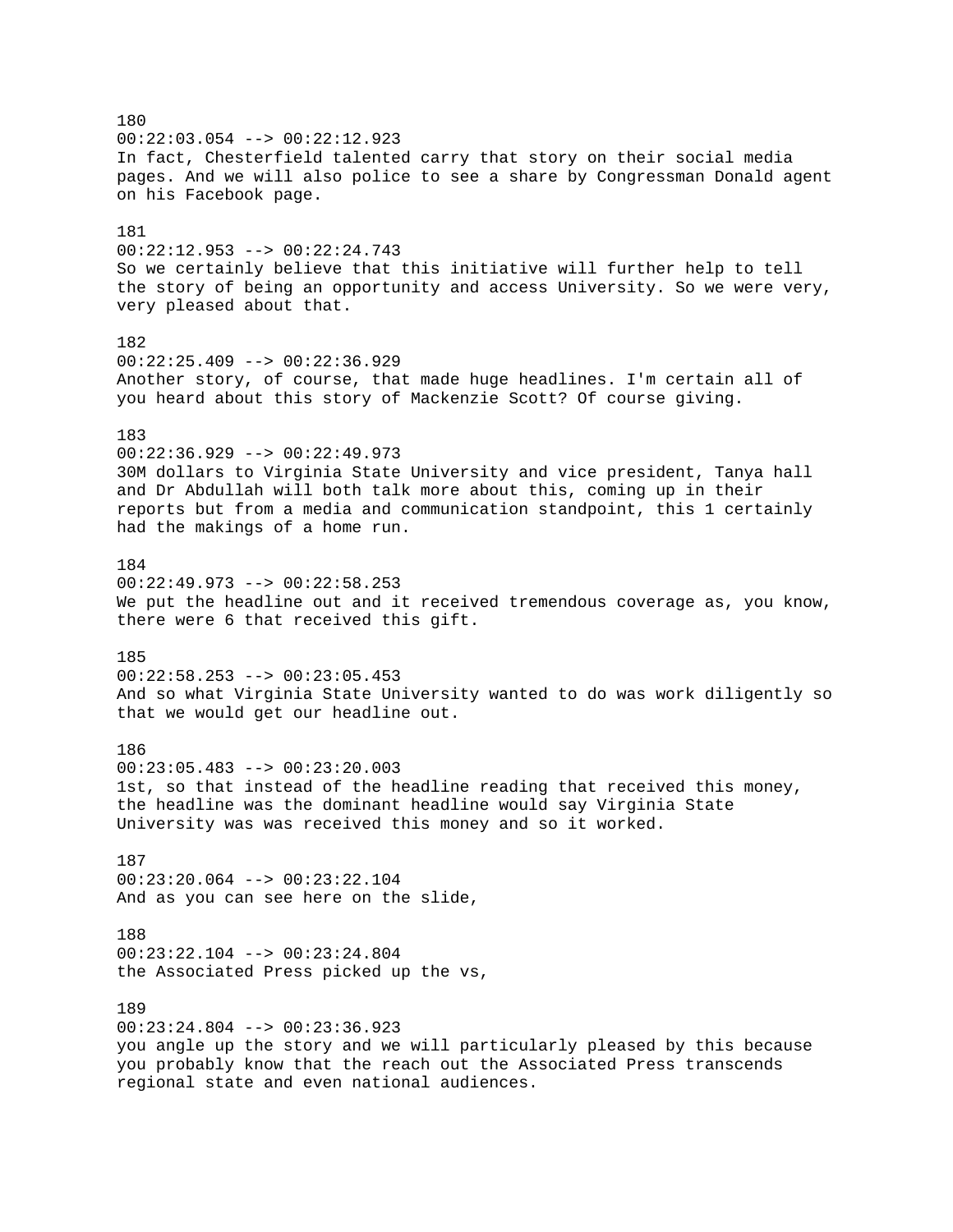190  $00:23:36.923$  -->  $00:23:44.453$ And so we were very, very pleased that the angle that the Associated Press picked up is the angle of that gift. 191 00:23:46.854 --> 00:24:01.373 As Eldon just mentioned, we were exceedingly proud of our former dean Dr jewel Harrison grown off on her appointment as deputy secretary of the USDA under the new Bible Harris administration. Now, when we receive this information, we worked quickly. 192 00:24:01.403 --> 00:24:13.884 Dr, Abdul, I got that information late on a Sunday evening and he calls me immediately so that we could work together on being sure that we were ready to get this information out as soon as it was announced on that Monday morning. 193 00:24:14.094 --> 00:24:22.584 Because our intention was to be able to control the narrative and ensure that Virginia State University was a part of this headline. 194 00:24:22.794 --> 00:24:35.183 Because, as many of, you know, Dr, brown, and I was also the former commissioner of the State Department of agriculture, and so they certainly could have matched up. The headline would've read that the former commissioner of the State Department of agriculture. 195 00:24:35.394 --> 00:24:44.243 But we wanted to ensure that the headline said Virginia State University and as you can see here on your screen, that effort did pay dividends. 196 00:24:45.443 --> 00:25:00.144 Also, as you just heard Eldon talk about this collaborative effort here with Chesterfield County, and my apology for these 2 pages here, I'm not sure why they are pixeled out. But on your left is Dr Abdul and on the right is the. 197  $00:25:01.703$  -->  $00:25:15.653$ The vice president, the vice president of the, and so they both were interviewed as part of the media coverage that we received from the M. L. K. celebration on January 18. 198 00:25:15.983 --> 00:25:18.653 so, as we talk about helping to. 199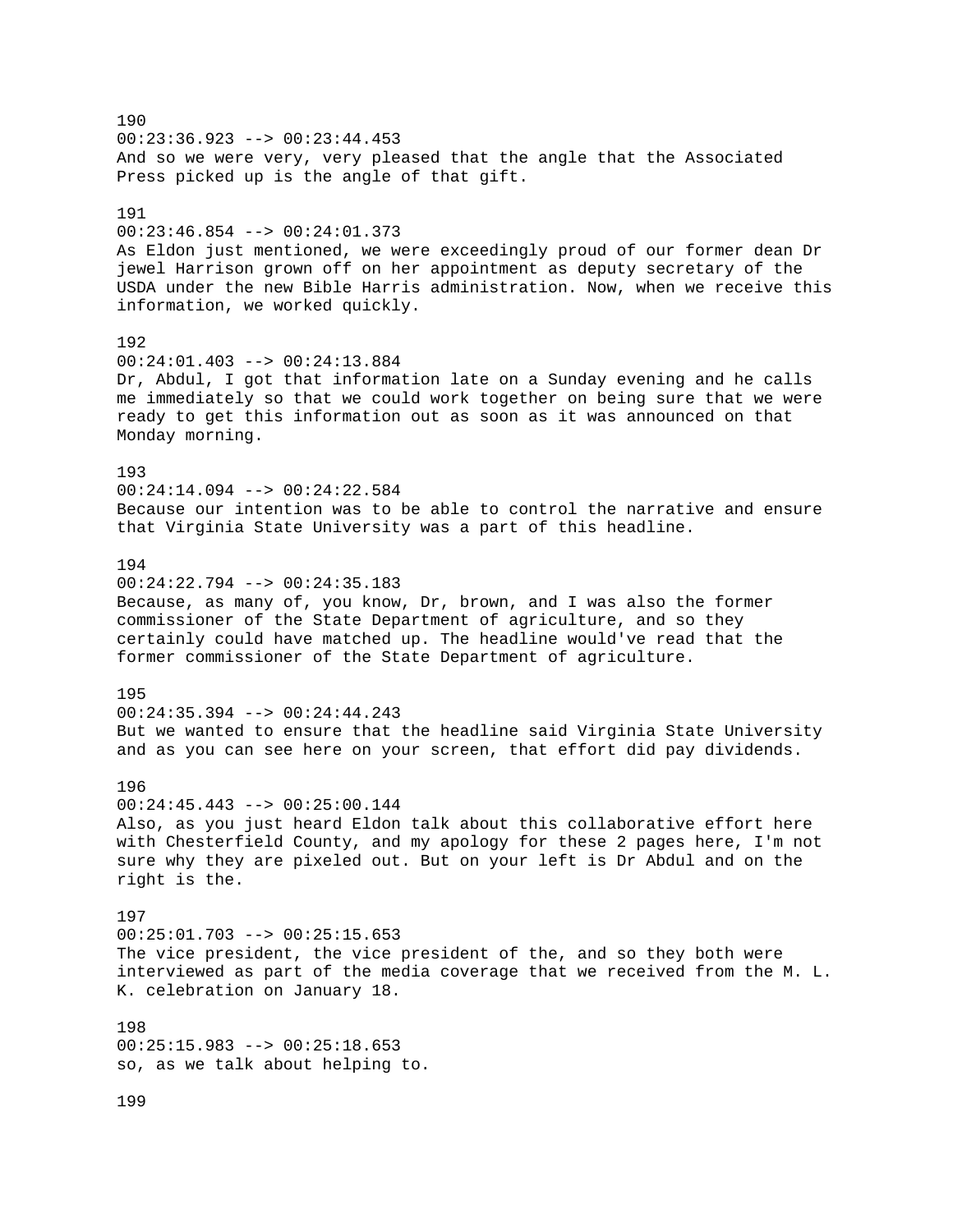00:25:18.929 --> 00:25:29.459 Define the vs, you brand we are continuing to do that by telling the story and talking about the partnership that we are having with. 200 00:25:29.459 --> 00:25:42.384 Many of the local communities and again, this was a partnership with Chesterfield county and Eldon shared with you. We were fortunate to have reading from center to Warner as part of that effort. 201 00:25:42.384 --> 00:25:50.243 And again, we did get very good media coverage. You can see some of these from some of the area newspapers that came out to cover this initiative as well.  $202$  $00:25:53.604$  -->  $00:26:08.423$ Earlier this morning, you heard some of you may have heard Dr palm and Regina barn at Tyler talk about our reopening plan and how well, Virginia State University did and orchestrating a plan to bring our students back to campus safely. 203 00:26:08.723 --> 00:26:20.874 So, when we talked about this in a meeting, we immediately realized that this could be a headline if it was put out the right way. And so we chose to do that by using the term and invest, not spend. 204 00:26:20.874 --> 00:26:33.923 So vs, you invest 2.8M dollars to make the campus safe and the objective of course, was to keep this headline out there to positive light and we leverage that with this headline. And again, it did pay dividends. 205 00:26:33.923 --> 00:26:43.463 We got coverage from all of the local stations. In fact, we had 1 station on campus this week, this past Monday, doing a story. 206 00:26:43.614 --> 00:26:56.784 But Regina Barnett Tyler and Jane Harris did a phenomenal job, explaining the plan with the CBS affiliate. And I believe Dr Abdul will be showing you that report as part of his report on tomorrow. 207  $00:26:56.784$  -->  $00:27:09.653$ And so, again, we got tremendous media coverage from this investment, and keeping our students safe as we work to reopen the campus. Now, someone asked at the last meeting. 208 00:27:09.653 --> 00:27:24.054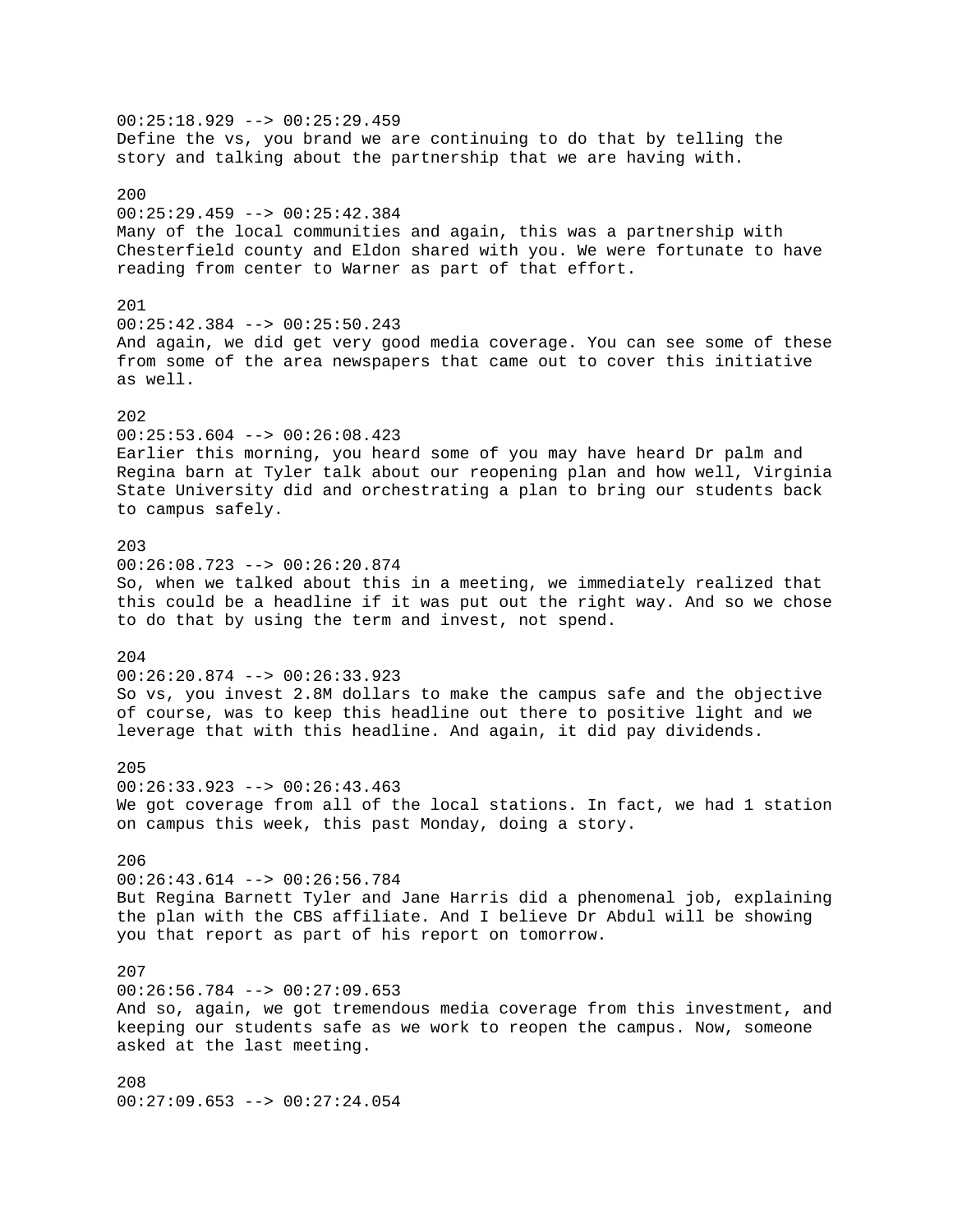If we subscribe to a media monitoring company, so I wanted to show you this. This is Meltwater. And this is a media monitoring company that Virginia State University subscribe to. And so each day, each morning, in fact, I have their app. 209 00:27:24.054 --> 00:27:32.153 So I get it several times throughout the day, but we get information anytime Virginia State University has mentioned in the news, or even on social media.  $210$  $00:27:32.153$  -->  $00:27:43.493$ And, of course, this helps us to protect our brand by keeping on top of anytime Virginia State University is mentioned, or talked about. And that includes on social media. 211 00:27:43.554 --> 00:27:49.943 So, speaking of social media just wanted to do a quick recap of some of the successes. 212 00:27:50.578 --> 00:28:00.838 Of our social media engagements. Of course, we have Facebook, Twitter and Instagram, and some of you who were on the, the committee this morning. 213 00:28:01.134 --> 00:28:06.084 Rodney talked about how important social media can be as it relates to recruiting students. 214  $00:28:06.384$  -->  $00:28:21.203$ And so we realize that social media can be a major force and attracting and recruiting and students, but in addition to that, it allows us to quickly and easily distribute information and allows us to control our own story. 215 00:28:21.203 --> 00:28:26.933 Because obviously, I can send stuff out to the traditional media, and they may, or may not pick it up. 216 00:28:26.933 --> 00:28:37.973 But with social media, we get to control what we put out there and provide some additional means of engagement and feedback with current students, potential students, potential donors. 217 00:28:38.003 --> 00:28:40.794 Alumni or other stakeholders in fact,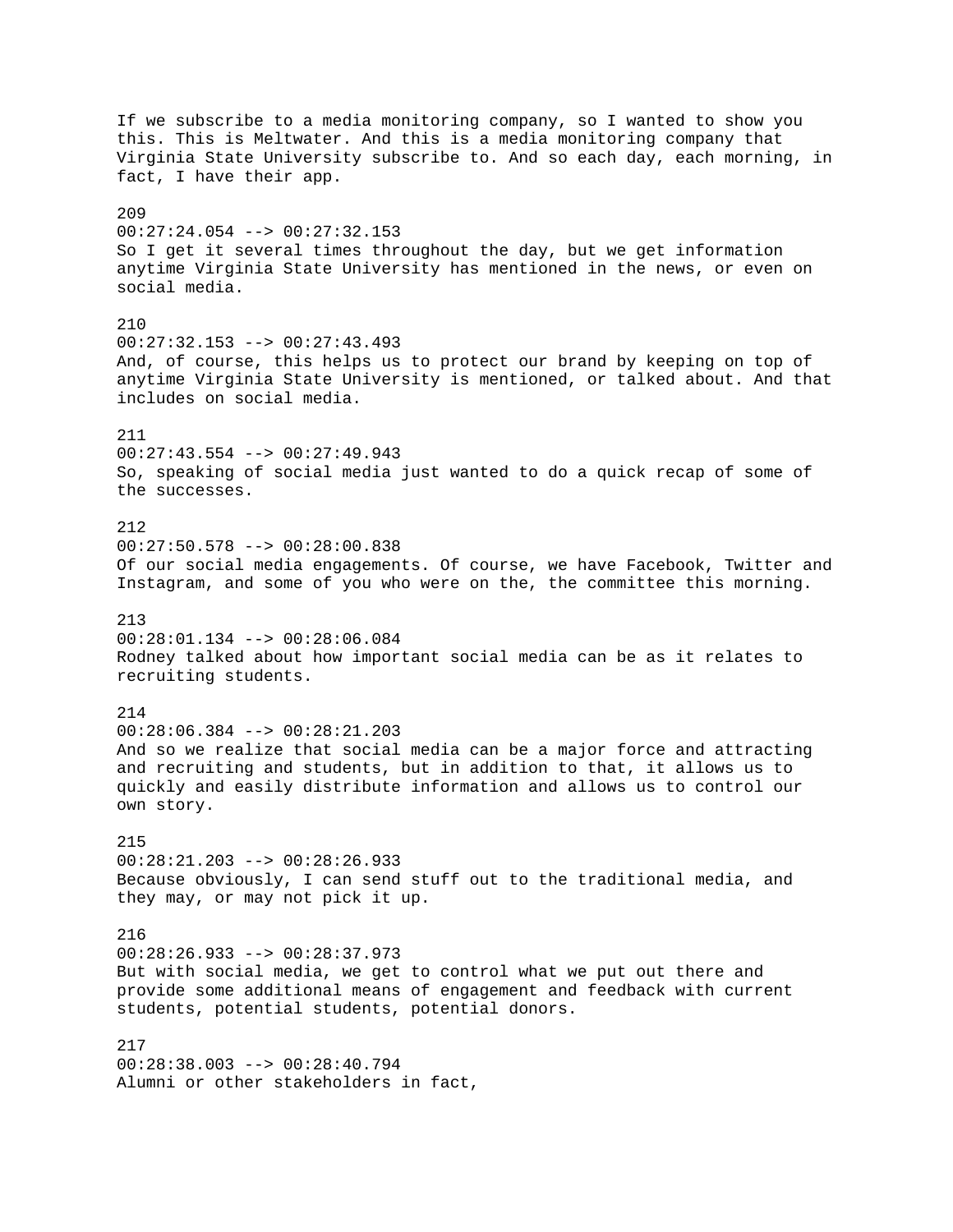218 00:28:41.064 --> 00:28:41.844 just this week, 219 00:28:41.844 --> 00:28:43.584 when we put out the VI can story,  $220$ 00:28:43.584 --> 00:28:46.223 there were several questions and on our Facebook page, 221 00:28:46.223 --> 00:28:49.703 I thought that the base on answering some questions on our Facebook page, 222 00:28:49.703 --> 00:28:52.013 that some potential students had, 223  $00:28:52.013$  -->  $00:28:55.523$ I was out there answering questions and I know that Dr Abdul of course, 224 00:28:55.523 --> 00:29:00.624 does a very good job of engaging with our students and all of our constituents on social media. 225 00:29:00.894 --> 00:29:13.884 So, as we look at, what has happened with our social media platform, just as we last spoke up 29% impressions on our Facebook page. And again that's just going over the past 30 days on our Twitter account. 226 00:29:13.884 --> 00:29:17.423 We're up 6% and impressions over the past 30 days. 227 00:29:17.423 --> 00:29:26.784 And we're up 18% and impressions over the past month and I'd like to attribute that to a couple of things 1, 228 00:29:26.784 --> 00:29:37.733 is that Taj Harris was our social media strategist is doing a phenomenal job of walking lock step with me the minute that we get something pulled together and ready to send out, 229 00:29:37.733 --> 00:29:38.723 she stands ready to,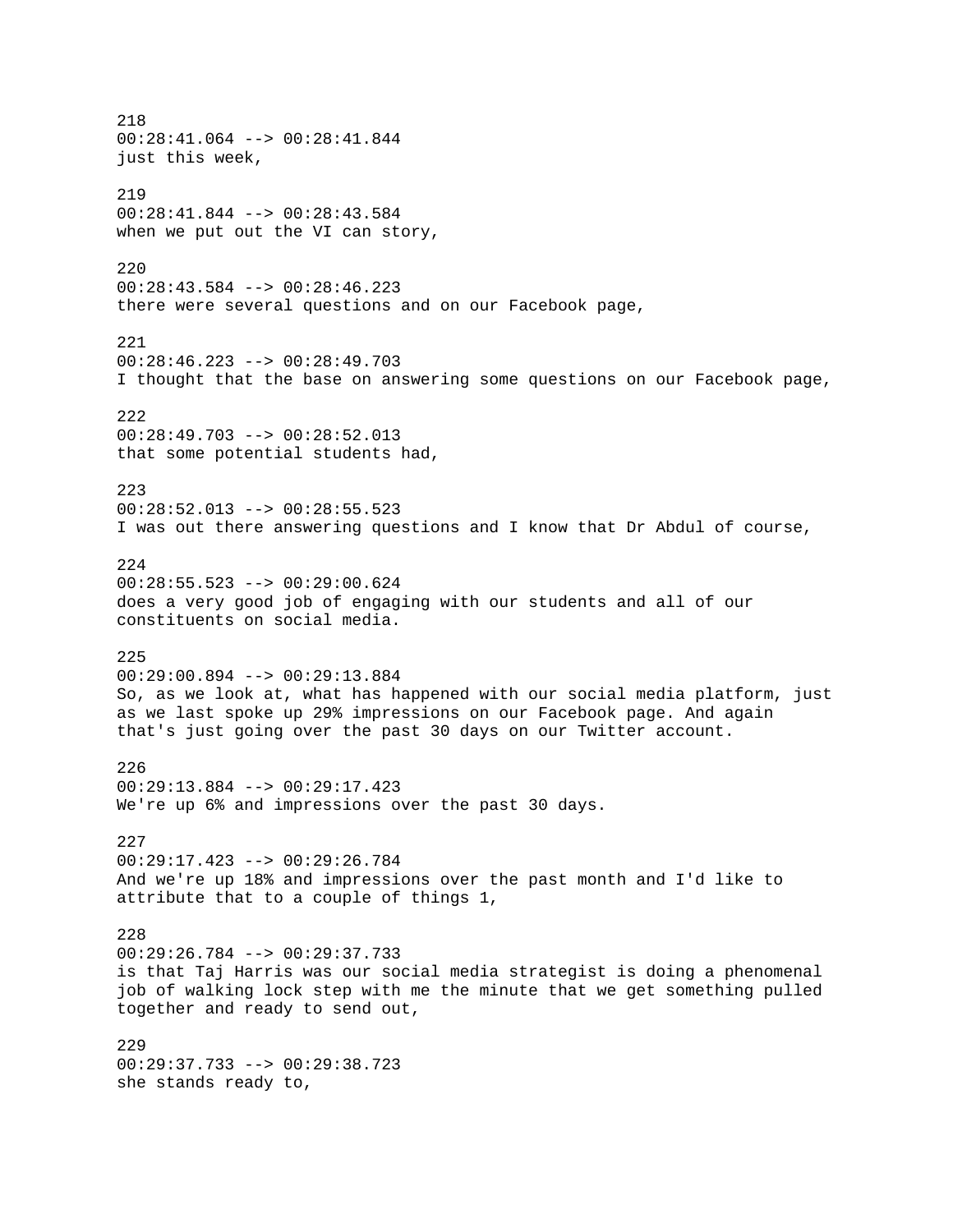230 00:29:38.723 --> 00:29:39.233 of course, 231 00:29:39.233 --> 00:29:40.433 share it in real time. 232 00:29:40.433 --> 00:29:45.894 And in fact, if you look to your under Facebook, you can see that we're averaging 27 posts a week. 233  $00:29:45.894$  -->  $00:29:58.644$ So that's almost 4 per day that we're putting out telling the good news of Virginia State University, providing information and sharing great news that we hope we'll try that. And to increase enrollment numbers and. 234 00:30:00.838 --> 00:30:09.534 Fund raising, and just an increase engagement as it relates to our students and we also attribute that to the great work of common Thailand, who is our graphic artist. 235  $00:30:09.534$  -->  $00:30:21.503$ And so again, when I put it out to traditional media, he then work to figure out a way to make it more engaging and a graphics way so that we can share it on social media. And it will get the same return. 236 00:30:21.838 --> 00:30:34.223 So, we're very pleased about how well things are happening on our social media platform and finally a reminder that Virginia State University has partnered with Chesterfield county for our black history month programming. 237  $00:30:34.433$  -->  $00:30:45.743$ The kick off event is this coming Saturday and all of that information is on the website, but just a couple of the events that we want to make you aware of the faculty members. 238 00:30:45.743 --> 00:30:51.263 Dr Zoe Spencer will be doing a session on her Emmy award winning piece. 239 00:30:51.263 --> 00:30:54.443 Called say her name and Dr Cheryl Mango will, 240 00:30:54.443 --> 00:30:54.864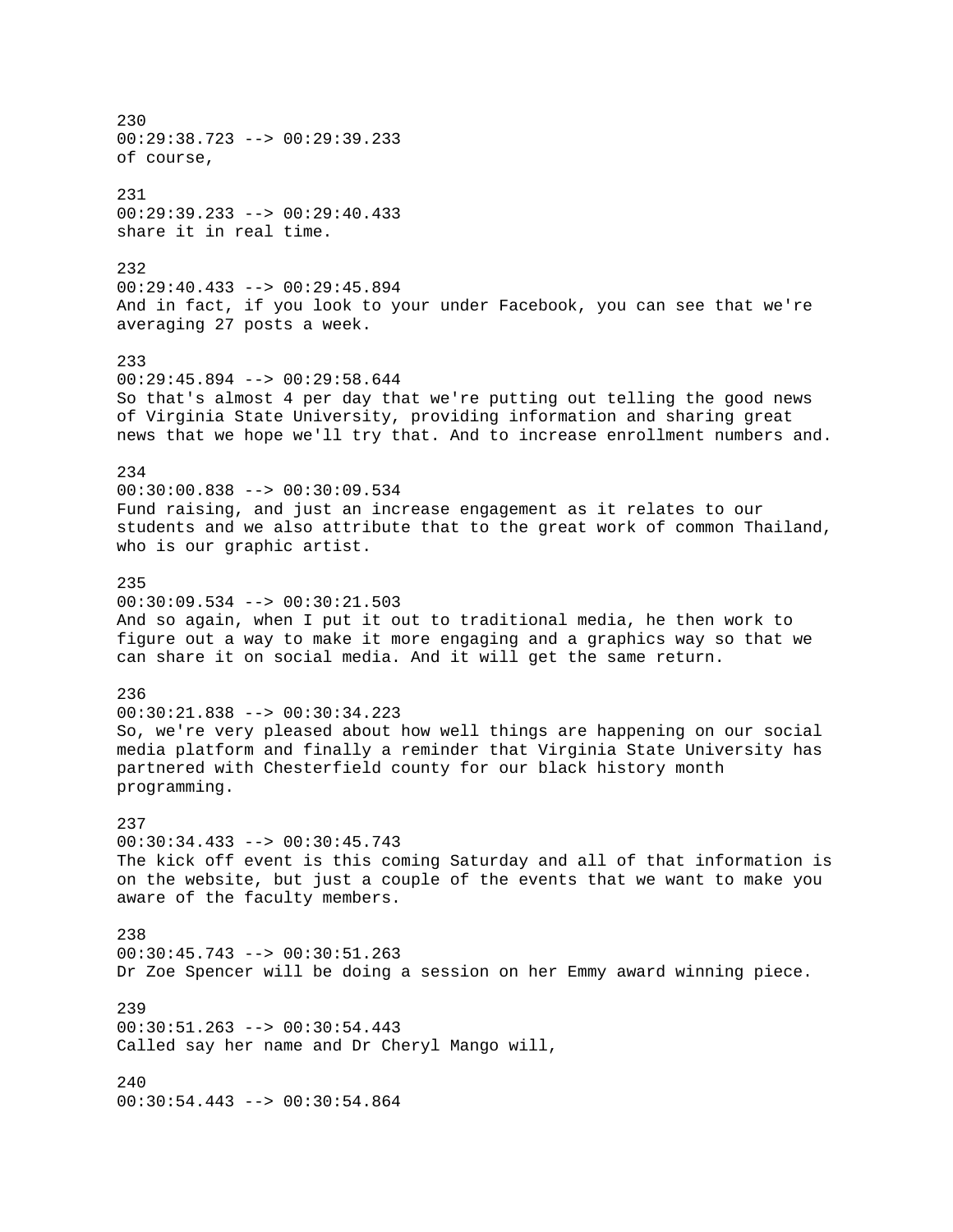of course, 241 00:30:54.864 --> 00:31:09.233 be doing a segment during Black History month on her new course that was created here at Virginia State University on history and again that information on all of those events can be found on our website and finally, 242 00:31:09.233 --> 00:31:11.213 for the 2nd time board member, 243 00:31:11.213 --> 00:31:14.544 Charlie Hill will be featured in an interview on CBS channel. 244 00:31:14.544 --> 00:31:19.344 6 within the coming weeks he's scheduled to record that next week. 245 00:31:19.374 --> 00:31:31.703 He along with 1 of the hill, fellows will be sharing information about that great initiative here at Virginia State University and we will keep you updated as to when you can expect to see that being aired on CBS channel. 246 00:31:32.909 --> 00:31:33.749 Finally, 247 00:31:33.804 --> 00:31:34.614 but 3rd time, 248 00:31:34.854 --> 00:31:44.604 we continue to engage with our website and using this as a platform to keep our constituents informed of what's happening here at Virginia State University, 249 00:31:44.753 --> 00:31:50.963 as you heard earlier and we have a new website and it certainly is in line with what you're seeing at other universities, 250 00:31:50.993 --> 00:31:52.193 all across the country, 251 00:31:52.374 --> 00:31:54.743 and we're working against keep that front page very,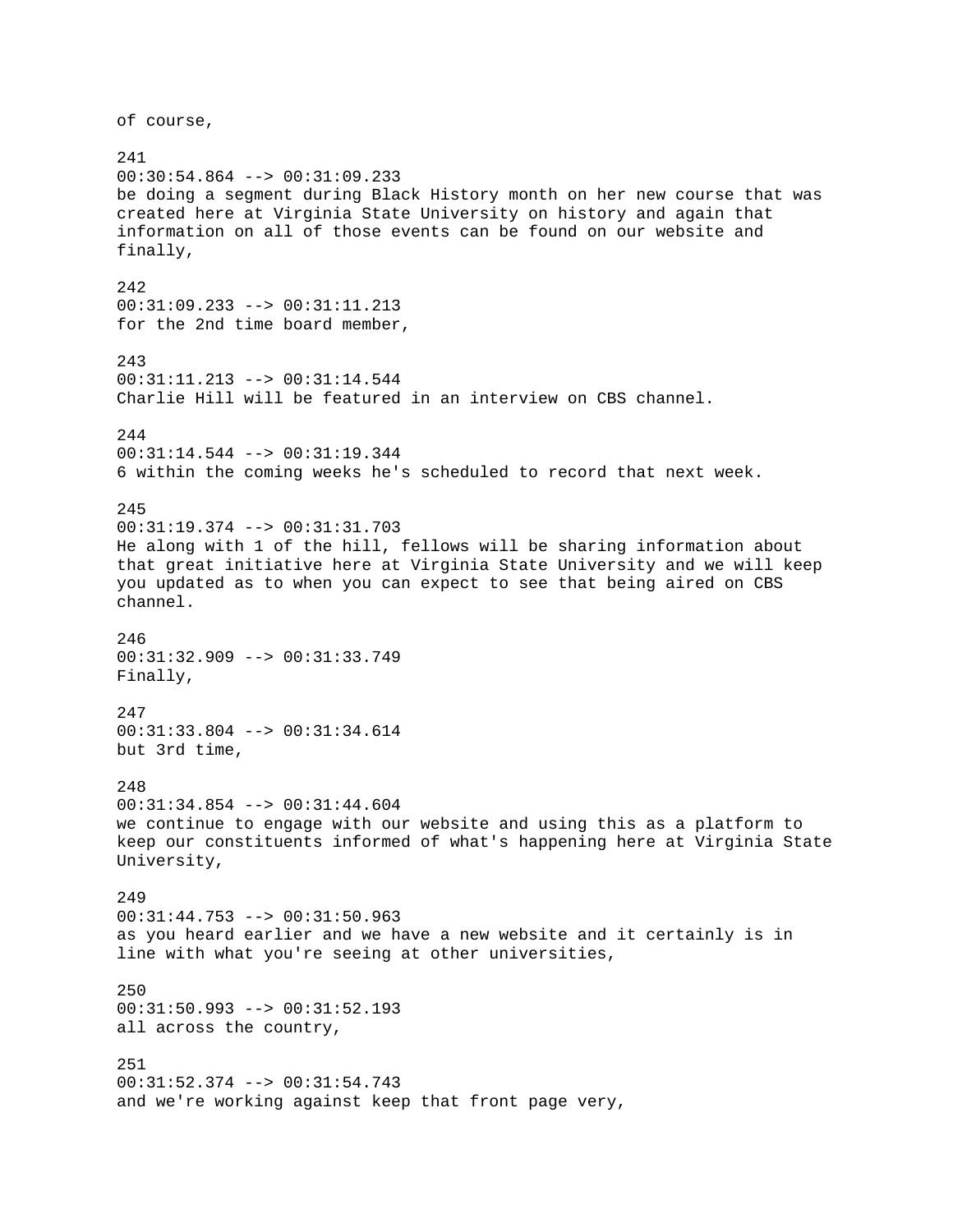252 00:31:54.743 --> 00:31:56.634 very engaging but we're also, 253 00:31:56.634 --> 00:32:10.104 as we go forward 1 of our goals is to keep every page on the website engaging understanding that it can be a great recruitment tool for each of the departments on campus to be sure that their individual pages are as engaging as our page. 254 00:32:10.104 --> 00:32:21.324 So that is 1 of our goals that we'll be working towards coming. So, I think that concludes my report Madam chair. If there any questions, I'll be happy to entertain those. 255 00:32:21.989 --> 00:32:25.858 Questions. 256 00:32:25.858 --> 00:32:30.538 Silence. 257 00:32:30.538 --> 00:32:33.898 I had a quick question for you. Dr Andrew. Is there a. 258 00:32:33.898 --> 00:32:42.719 Because we think about goals for like, compressions and how Virginia state shows up is there like a North star or a goal. 259 00:32:42.719 --> 00:32:46.558 For a benchmark that we leverage that we kind of aspire to. 260 00:32:46.558 --> 00:32:53.548 Based on either other or other schools or universities that we feel like wow, they do a really good job at this thing. 261 00:32:56.729 --> 00:33:06.479 Well, we obviously always endeavor to try to keep our impressions as as current and as. 262 00:33:06.479 --> 00:33:21.294 Engaging as as many impressions as we can obviously we're looking for we're always looking for ways to keep that more engaging to attract more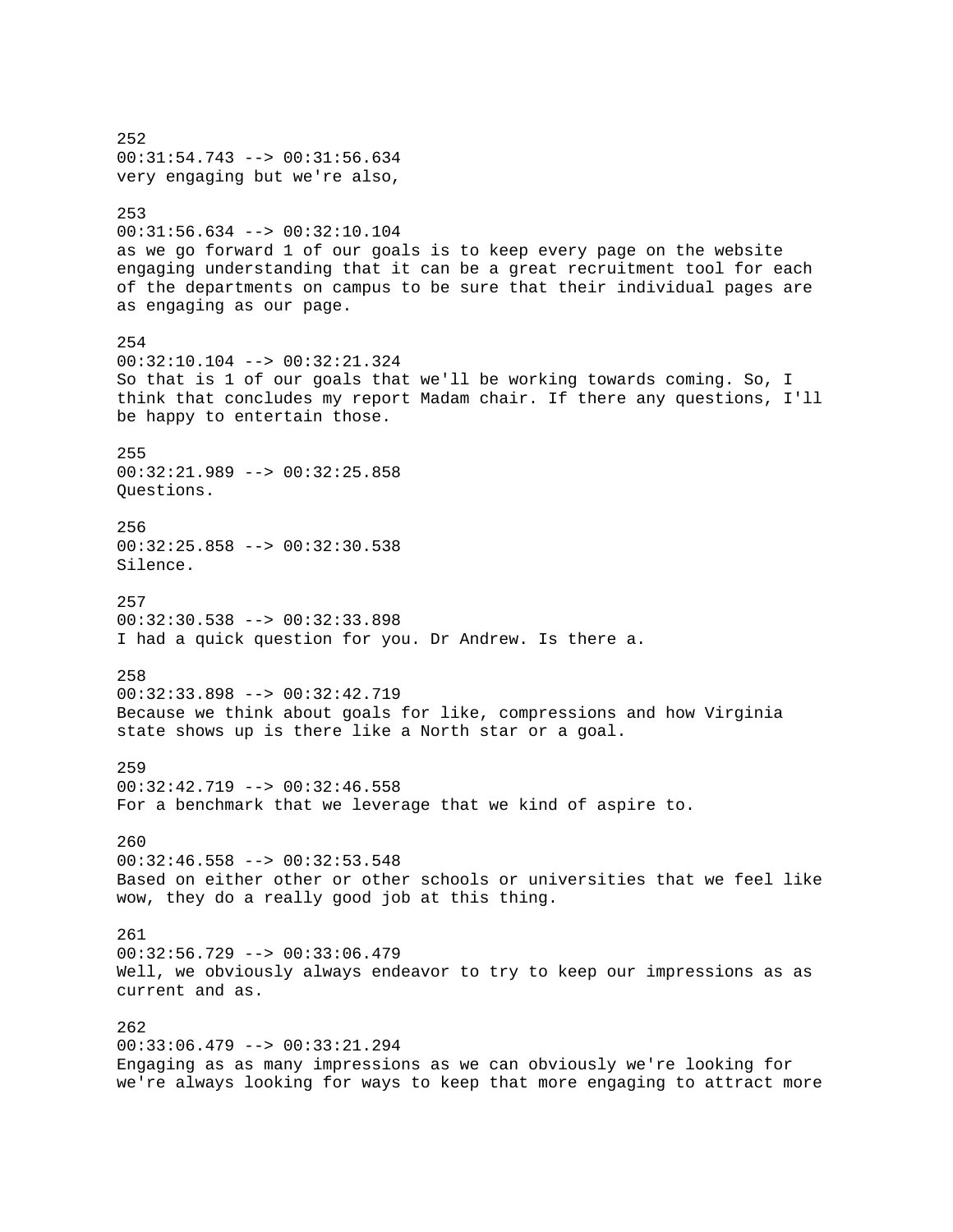viewers on to Facebook more followers and on Twitter and on Instagram as well. 263 00:33:21.443 --> 00:33:28.134 Tanya Harris is here she is our social media strategist. I'm not sure if she, I'm not even sure if. 264 00:33:29.213 --> 00:33:44.003 Did you have anything you wanted to add to that project? No, she does not have anything that she wants to add to that and she's far more. Well versed on social media then. Am I. but again, we, we will continue to monitor what the other are doing. 265 00:33:44.183 --> 00:33:51.683 And then look up and try to find a strategy to ensure that we are at least meeting or beating whatever that standard is. 266 00:33:52.074 --> 00:34:02.634 And I think I shared in 1 of the previous board meetings that Dr Abdul, and certainly 1 of the main game players as it relates to social media. I think that the statistics show that he is the. 267 00:34:38.608 --> 00:34:48.628 Just kind of it felt like we rank pretty high compared to some other schools and universities and so that's 1 of the reasons I was asking that question. I see you guys pop up a lot. So. 268 00:34:48.628 --> 00:34:51.929 Thank you very much. 269 00:34:51.929 --> 00:34:55.648 Well, thank you any other questions for Dr. 270 00:34:55.648 --> 00:35:01.648 All right great report. 271 00:35:01.648 --> 00:35:12.869 Next last, but not least, um, we're going to welcome MS Tanya hall to come and give her very 1st, institutional advancement update. 272 00:35:12.869 --> 00:35:17.039 To the committee, so I'd love to work on, um, MS hall.

273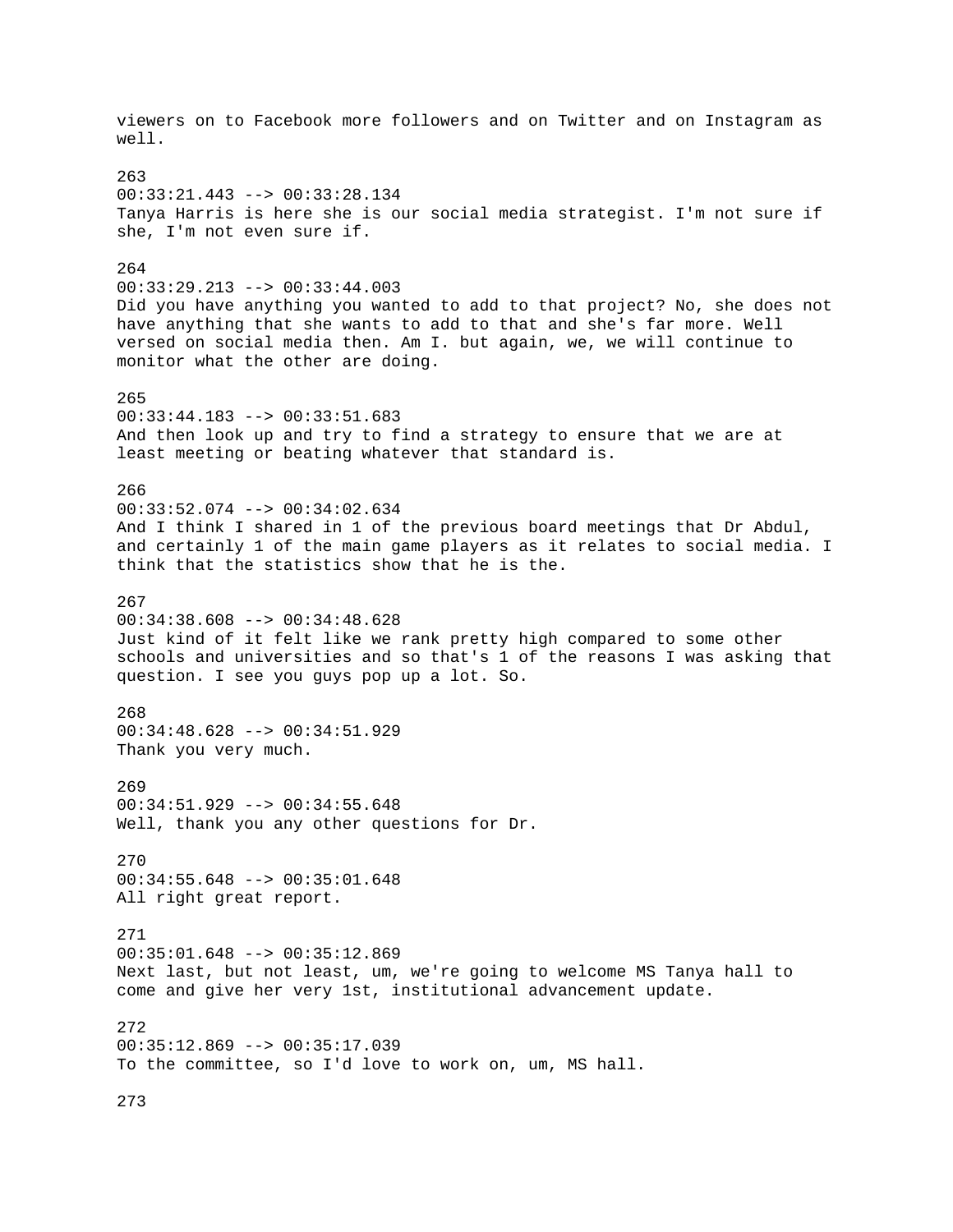00:35:17.039 --> 00:35:20.278 To join us. 274 00:35:20.278 --> 00:35:23.309 Silence. 275 00:35:23.309 --> 00:35:31.349 Good afternoon. Everybody. 276  $00:35:31.349$  -->  $00:35:46.344$ I'd like to thank doctor phase on Mr Burton and Dr standards for their reports, which definitely feed into the numbers that I am sharing with you today, which is our I fundraising dashboard report for FY, 21, as of January. 277  $00:35:47.639$  -->  $00:36:01.679$ 18, I'm proud to say that, despite a report that was put out by the association of fundraising professionals a few months ago, which showed that there was a 6% decline in giving to nonprofit over. 278 00:36:01.679 --> 00:36:05.278 During the pandemic, we have not seen those results. 279 00:36:05.278 --> 00:36:09.898 Our dashboard reflects that we are currently as of January 18. 280 00:36:09.898 --> 00:36:14.668 Over 2M dollars from 1950. 281 00:36:14.668 --> 00:36:21.208 3 donors compared to last year where we were at 1.6B from 1. 282 00:36:21.208 --> 00:36:32.398 1728 donor, so I can say that despite that report fundraising and support continues to grow for our. 283 00:36:32.398 --> 00:36:35.728 And that's thanks to our lungs, our friends and our supporters. 284 00:36:35.728 --> 00:36:40.079 Very grateful for that. I also. 285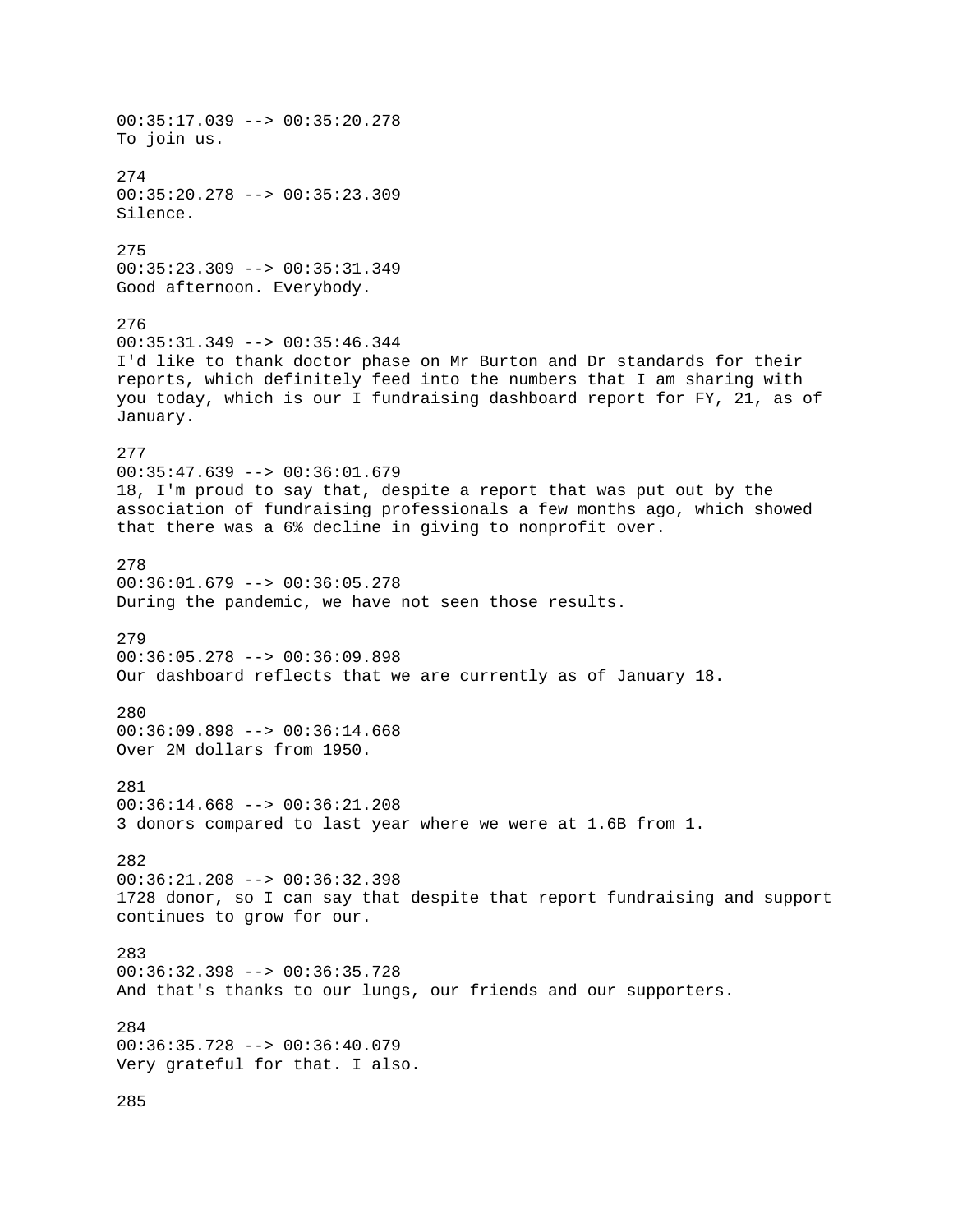00:36:40.079 --> 00:36:53.998 Cannot ignore the obvious news that has been shared several times. Of course, in local and national media is the 30M dollar gift that we receive from Mackenzie Scott. 286 00:36:53.998 --> 00:37:00.478 I just want to put a pin on that and just say that, despite the obvious it is 30M dollars. 287 00:37:00.478 --> 00:37:04.648 But it represents more than that Mackenzie has gotten her team. 288  $00:37:04.648$  -->  $00:37:12.179$ Went through a very rigorous vetting process. They invited over 6000 nonprofits, both in the United States. 289 00:37:12.179 --> 00:37:23.369 And outside the United States, they pull that list down to 1000 nonprofit. And as you all know, we made the list to, you. 290 00:37:23.369 --> 00:37:31.739 Which is a strong indication of her intentionality and her transparency with sharing the vetting process. 291 00:37:31.739 --> 00:37:38.159 Has now teed up to be approached and to approach other organizations. 292 00:37:38.159 --> 00:37:42.989 Individuals and corporations forget of this size and this magnitude. 293 00:37:42.989 --> 00:37:49.349 I also want to put a pin in the fact that going back to the earlier numbers that I shared where giving was up. 294 00:37:49.349 --> 00:38:04.164 Mackenzie Scott did take a look at and it is in her report that she looks at the stability and the financial stability of, and the strong giving power of our lungs trends and supporters. So I say this to say that we can't stop. 295 00:38:04.193 --> 00:38:06.684 We won't stop. We will continue to find right?

296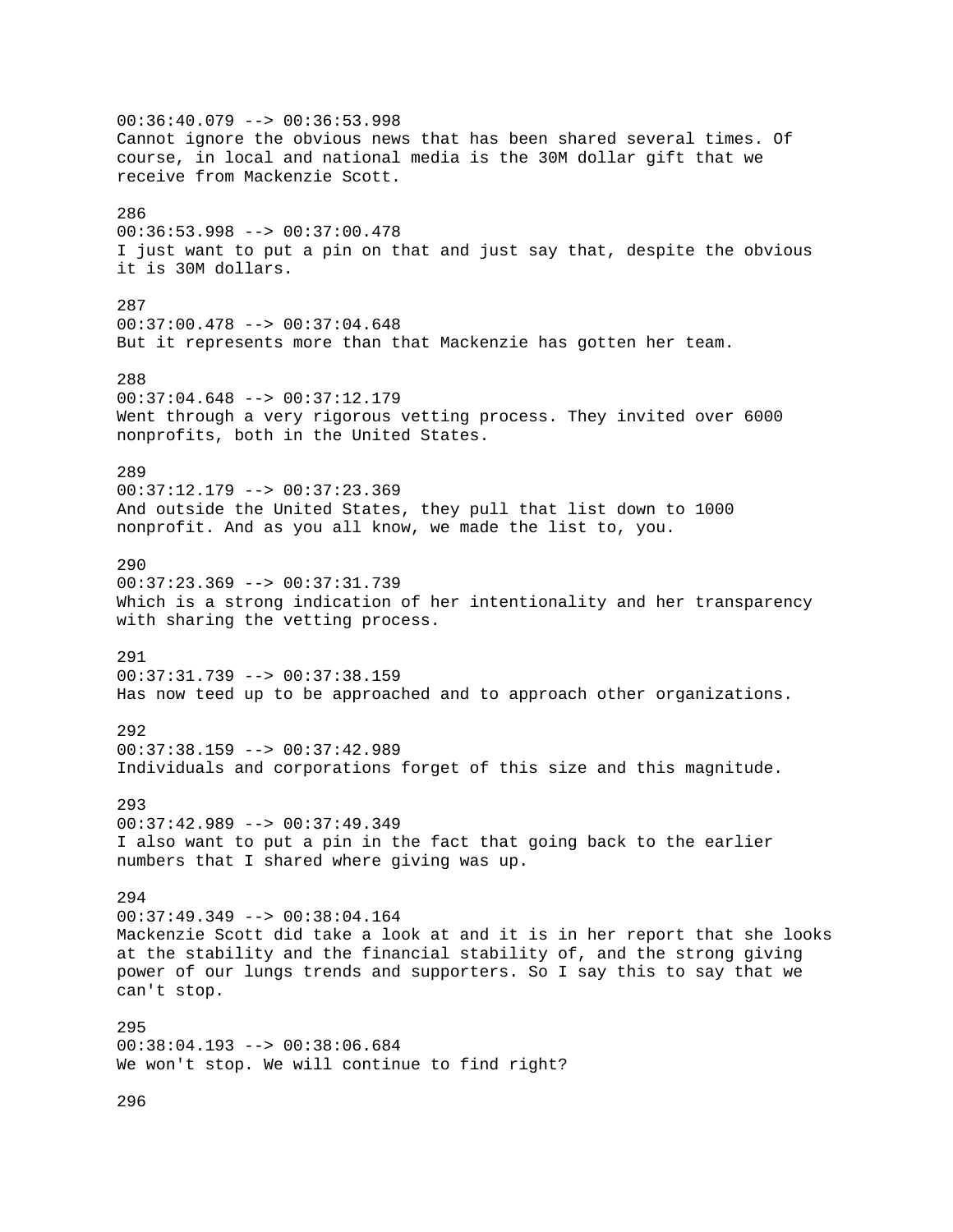00:38:11.670 --> 00:38:23.789 Next I want to also underscore then giving at the end of the year giving Tuesday, which is a very big event that takes place with nonprofits across across the country. 297 00:38:23.789 --> 00:38:28.829 This year vs you had a 52% increase in giving Tuesday. 298 00:38:28.829 --> 00:38:33.989 This was phenomenal for us. It took us a while to process all those gifts. 299 00:38:33.989 --> 00:38:45.539 But we were very grateful for them and myself and other members of the staff reached out and made personal. Thank you phone call. So thank you all for your support. 300  $00:38:46.590$  -->  $00:38:54.449$ Why don't you take a moment and just talk about some of the corporations in our current pipeline? 301 00:38:54.449 --> 00:39:01.079 That we are looking at and working with right now these are corporations that meet what we call the 3. 302 00:39:01.079 --> 00:39:09.744 They have an affinity, which means a connection to they have the ability which means they have the financial means to get and we have access to them. 303 00:39:10.135 --> 00:39:16.344 So, they, these organizations that you see on this slide hasn't met either 1 or more of the 3 A's. 304 00:39:16.739 --> 00:39:21.480 We scale them out 1 to 5 and that's how we create our pipeline. 305 00:39:21.480 --> 00:39:35.340 This field right now is at the top of our pipeline, we are in the process of finalizing a with them that would provide scholarships, internships and post graduate employment to students. 306 00:39:35.340 --> 00:39:41.849 We are also in exploring a very large from Bank of America.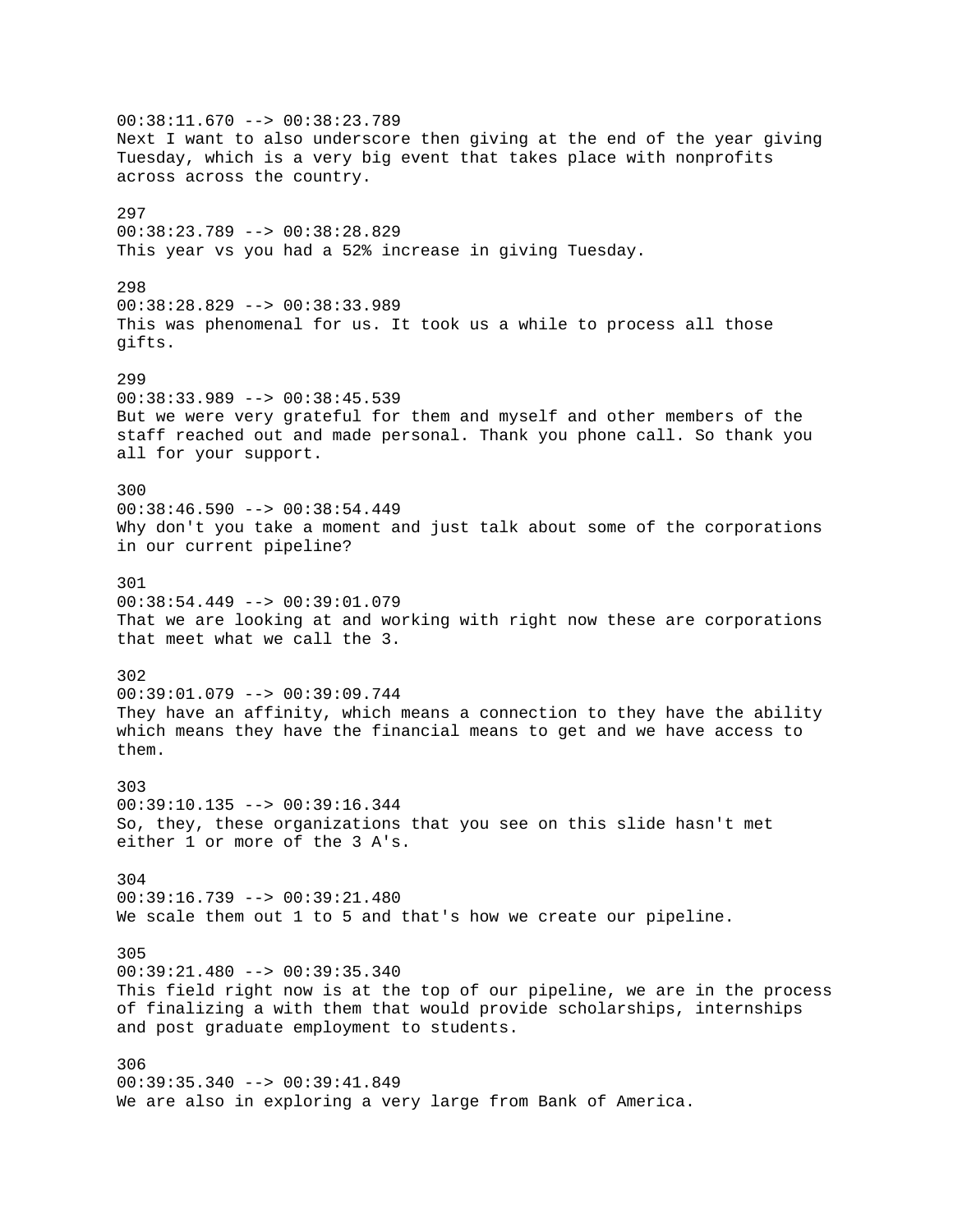307 00:39:41.849 --> 00:39:48.360 And Bank of America, you didn't know has committed over 1B dollars over 4 years. 308 00:39:48.775 --> 00:40:00.534 To advance racial equity, an economic opportunity to, to, to use and so we are in the process of submitting a proposal to you over the next couple of weeks. 309 00:40:00.954 --> 00:40:11.994 So, our team is very hard at work and on that proposal, I'm happy to say that we do have a lungs that are connected to Bank of America. 1 of them sits on our foundation board. 310 00:40:12.295 --> 00:40:18.534 So, we will be meeting with Miss Clark to talk about how to ourselves. 311 00:40:18.869 --> 00:40:33.510 To receive that funding, we also submitted a proposal to Bloomberg philanthropy with the help of Mr. system. We are currently waiting to hear back from that, but that will stop us from reapplying. 312 00:40:33.510 --> 00:40:40.710 Again, should we not hear back also working on a proposal to carmax and mark. 313 00:40:41.304 --> 00:40:53.695 Our trustees are our best best partners and our lungs, our best partners, for making sure that we position ourselves and build relationships with these organization. 314 00:40:54.054 --> 00:41:01.494 So I always say if you know of any corporations that we should be reaching out to, or you're able to open doors, please feel free to give them a call. 315 00:41:01.739 --> 00:41:15.090 The next item that I want to share ties in very nicely with our strategic plan with a lot of the work that that 1 is doing around social going and Taj both are doing around social media. 316 00:41:15.090 --> 00:41:19.349 We have entered an agreement with a group called anthology.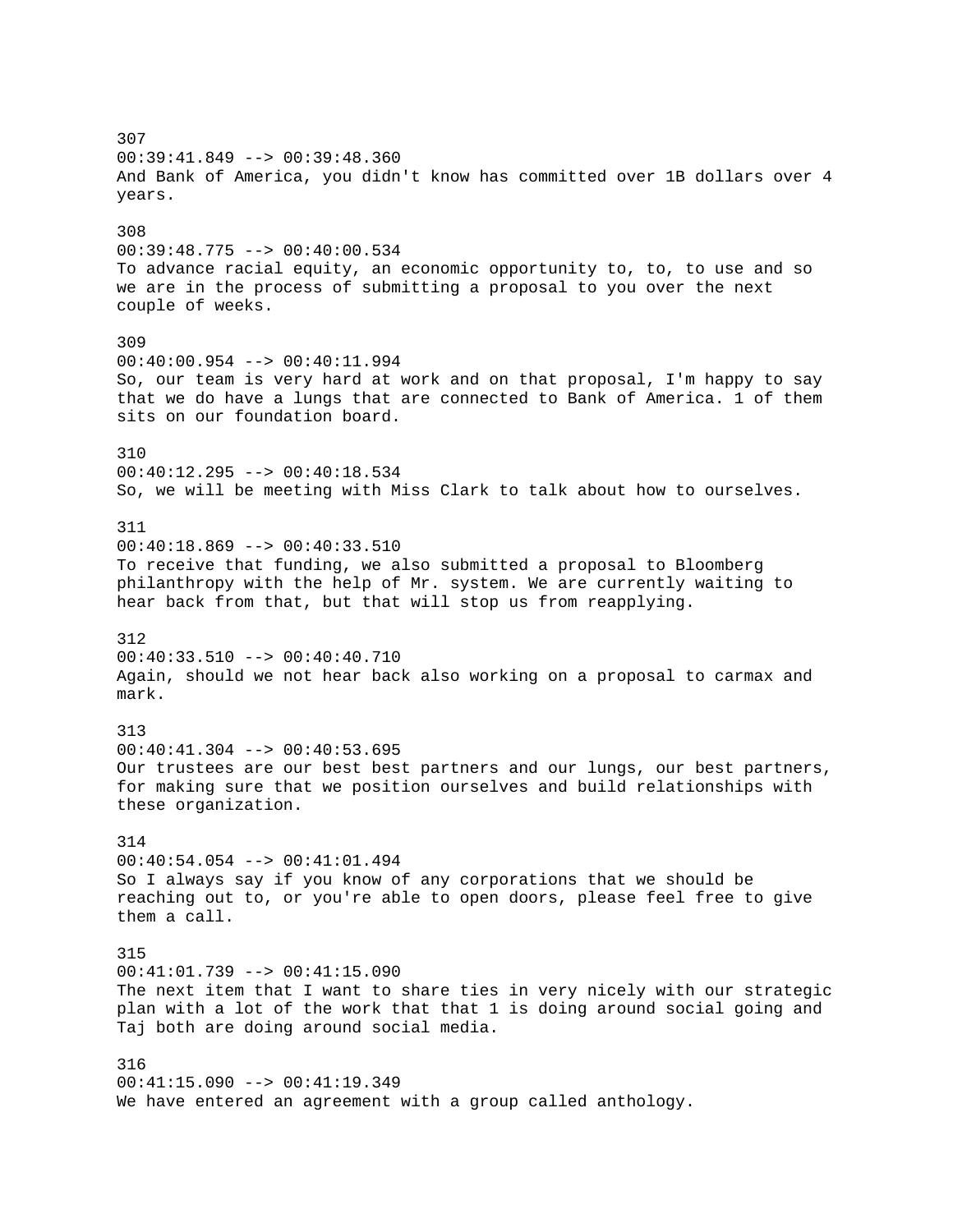317 00:41:19.349 --> 00:41:22.889 To bring a new donor giving platform. 318 00:41:22.889 --> 00:41:31.465 Uh, to be the 1 that we have wasn't very donor friendly. This new giving platform is very donor centered. 319 00:41:31.735 --> 00:41:40.795 It will help us increase engagement, not only with our lungs, but with our future lungs and current students, it will help elevate fundraising. 320 00:41:40.795 --> 00:41:54.715 We'll be able to expand our raged, it'll make us a much more efficient organization in that we will be able to process gifts much more quickly and knowledge the gift much more quickly and begin the process of stewardship much more quickly. 321 00:41:55.195 --> 00:41:57.235 It will help us also build trust. 322  $00:41:57.599$  -->  $00:42:06.114$ And affinity, and also become more social media, so more opportunities to social media integration. 323 00:42:06.114 --> 00:42:19.405 And by that, we're going to be testing some opportunities to do some crowdfunding, small crowdfunding, small Facebook fundraisers that will help get our cart students involved and make some future givers to. 324 00:42:22.590 --> 00:42:36.480 And here, I just wanted to highlight a mission moment and the mission moment for me is how we continue to make our impact both locally and across the country. And this mission moment happened last month. 325  $00:42:36.480$  -->  $00:42:43.559$ Uh, we had Benjamin, who is a lung. 326 00:42:43.559 --> 00:42:51.989 He actually started a scholarship fund a few years ago in the name of 1 of his students who unfortunately wasn't a few students. 327 00:42:51.989 --> 00:42:58.320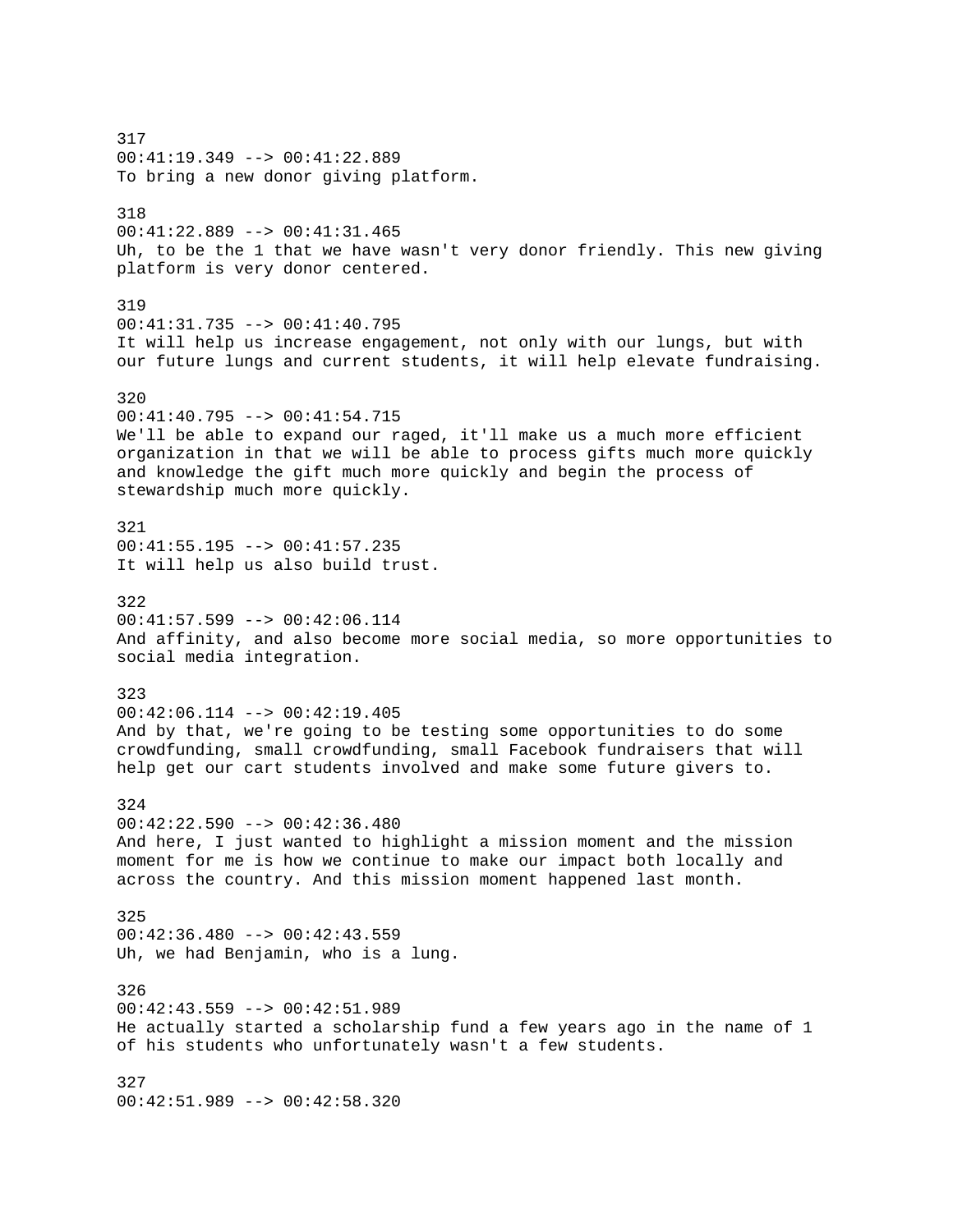A freshman student here was on leave during a break and tragically died in a car accident. 328 00:42:58.320 --> 00:43:03.510 Assembly when Billy and his wife to her organization Patterson team hope. 329 00:43:03.510 --> 00:43:09.150 Creative scholarship fund, and virtually presented a 10000 dollar check. 330 00:43:09.150 --> 00:43:10.525 Towards the scholarship fund, 331 00:43:11.065 --> 00:43:21.385 somebody who Emily continues to be 1 of our greatest advocates in the Patterson area always talking about his experience at and encouraging Pattison Patterson, 332 00:43:21.385 --> 00:43:25.315 high school students to consider you as an opportunity. 333  $00:43:27.300$  -->  $00:43:37.110$ We are currently also working on some virtual upcoming events, which is the devil, a virtual vibe tournament. 334 00:43:37.110 --> 00:43:42.960 And our founders day, we planned that to be a virtual celebration on May 18. 335 00:43:42.960 --> 00:43:54.179 Where we will bring together donors and the students that they are supporting and we're also looking at opportunities for alumni weekend. 336 00:43:54.179 --> 00:43:58.079 And, of course. 337 00:43:58.079 --> 00:44:04.619 We will also be honoring those classes at end 10 0T and 5 this year. 338 00:44:04.619 --> 00:44:16.739 Before I wrap up, I do want to call up president villa because there is a resolution under new business that we'd like to present.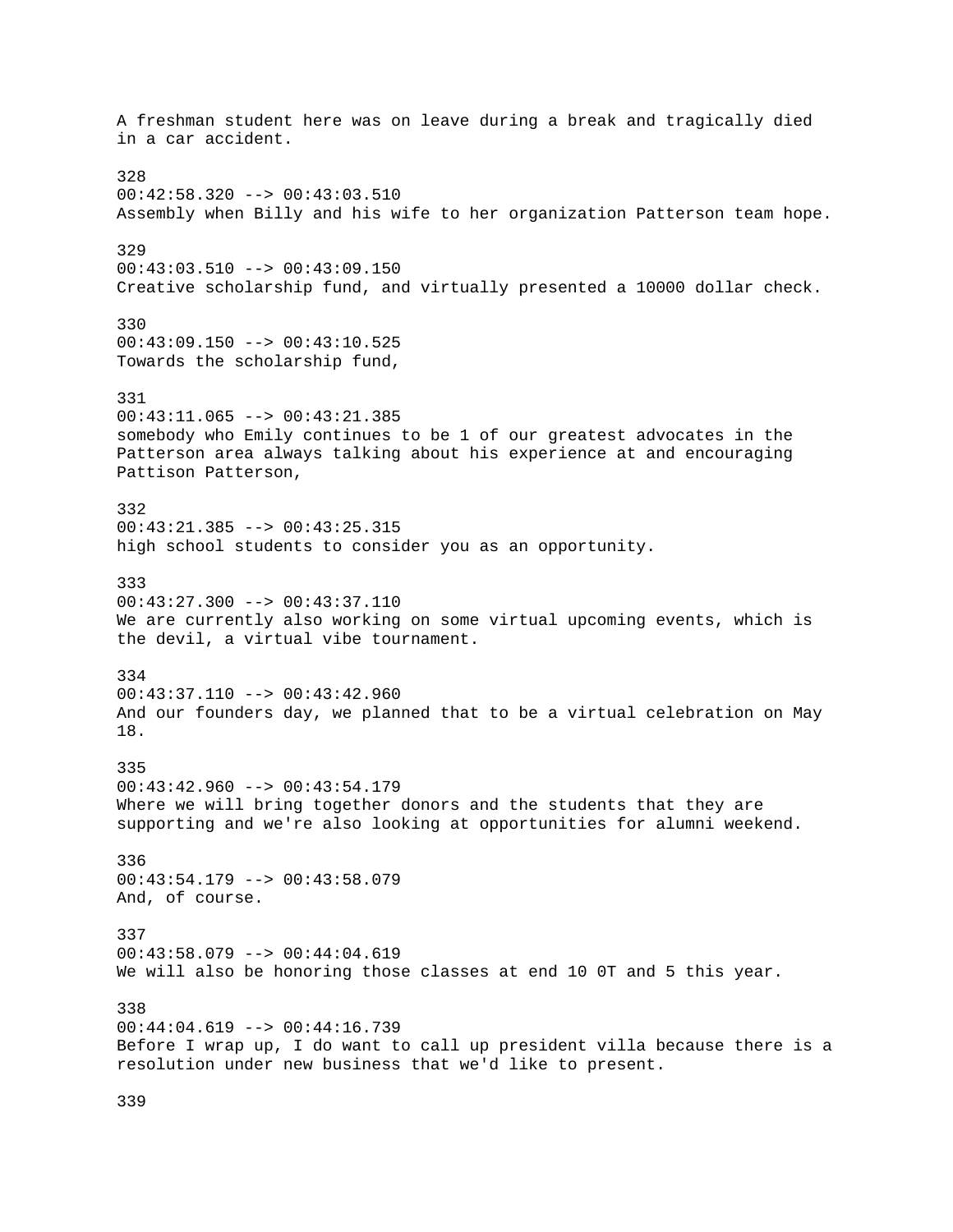00:44:16.739 --> 00:44:26.550 1st, before we change topics a little bit, any questions for them I'm so sorry any questions. 340 00:44:26.550 --> 00:44:32.010 Silence. 341 00:44:34.554 --> 00:44:42.894 It's no question this is for in defense, but I truly welcome miss all. And I look forward to partnering with her with the foundation. 342  $00:44:43.135$  -->  $00:44:53.635$ She's very creative, and I'm learning more about her skill set every day, and I look forward to working with her to think of how we can partner on initiatives that support to students. So welcome miss hall. 343 00:44:53.940 --> 00:45:00.210 Thank you. Yeah, I something that we're in that. Welcome. 344 00:45:00.210 --> 00:45:09.059 I think we've been waiting for you, so we're excited to have you and it was a great 1st update. So thank you so much support the partnering with you more. 345 00:45:09.059 --> 00:45:16.230 Thank you very much. I appreciate that. And I agree. I concur with everyone's comment. 346  $00:45:16.230$  -->  $00:45:29.400$ As if I move to the next next thing, there's a resolution in your packet specifically regarding the names of some of our buildings here in Virginia State University. 347  $00:45:29.400$  -->  $00:45:33.989$ And so we wanted to introduce this to the committee. 348 00:45:34.704 --> 00:45:48.715 We are looking to name if you will remove the names of individuals from several buildings here in Virginia state, because their names and the reason why they're here at Virginia, they no longer meets the mission of our institution. 349

00:45:49.344 --> 00:45:59.965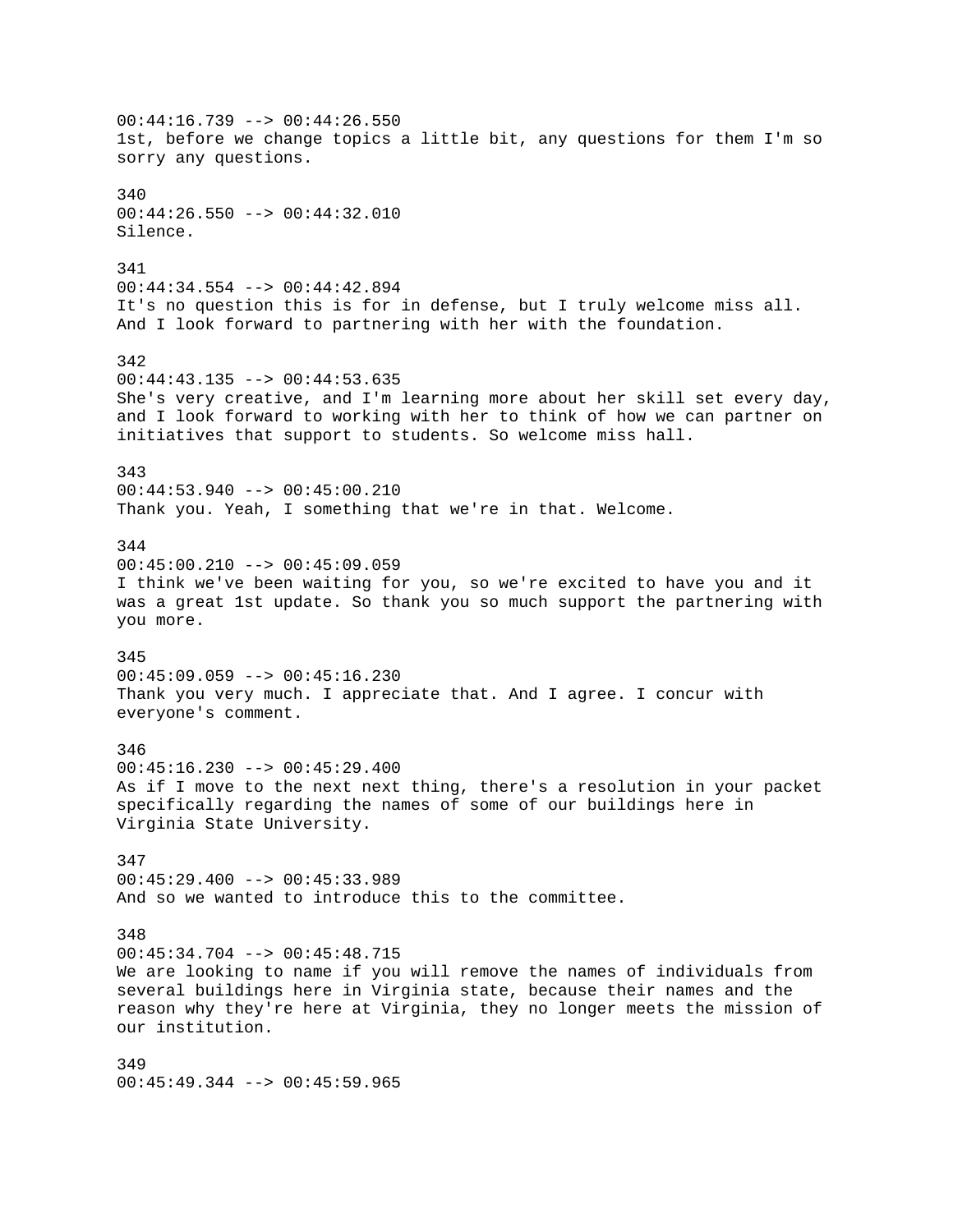The names are consistent with names that have been removed from other universities and so we're doing what is being consistent in the catalog of Virginia. 350  $00:46:00.864$  -->  $00:46:13.195$ We're really doing this in a 2 step process where we're looking at a named now, provide some generic names going forward while we work on a process to adequately name the buildings. 351 00:46:13.920 --> 00:46:17.190 In the way that we see fit, and when I say we, I mean, of course. 352  $00:46:17.190$  -->  $00:46:22.019$ Uh, the board of visitors. Awesome. And so I just wanted to kind of tee that up and. 353 00:46:22.019 --> 00:46:26.550 We are looking for approval from this committee for this resolution. 354 00:46:26.550 --> 00:46:35.400 So the 4 buildings that we are looking to name are Burt hall at city hall, tranquil ball and Wagner hall. 355 00:46:35.400 --> 00:46:42.329 We have in your packet is a resolution that's just really simply say. 356 00:46:42.329 --> 00:46:52.019 That these buildings, although the decision to name, these buildings were made in the past. They no longer currently reflect the spirit. 357  $00:46:52.019$  -->  $00:46:58.469$ Of our students, faculty and staff who live and work at Virginia facing 1st today. 358 00:46:58.469 --> 00:47:06.329 So, we would like to have support to, as doctor Bill says, name these buildings. 359  $00:47:06.329$  -->  $00:47:19.050$ And I would like to add because I could not not have this as the person in charge of fundraising for this university. I'd like to also use these as an opportunity to have some.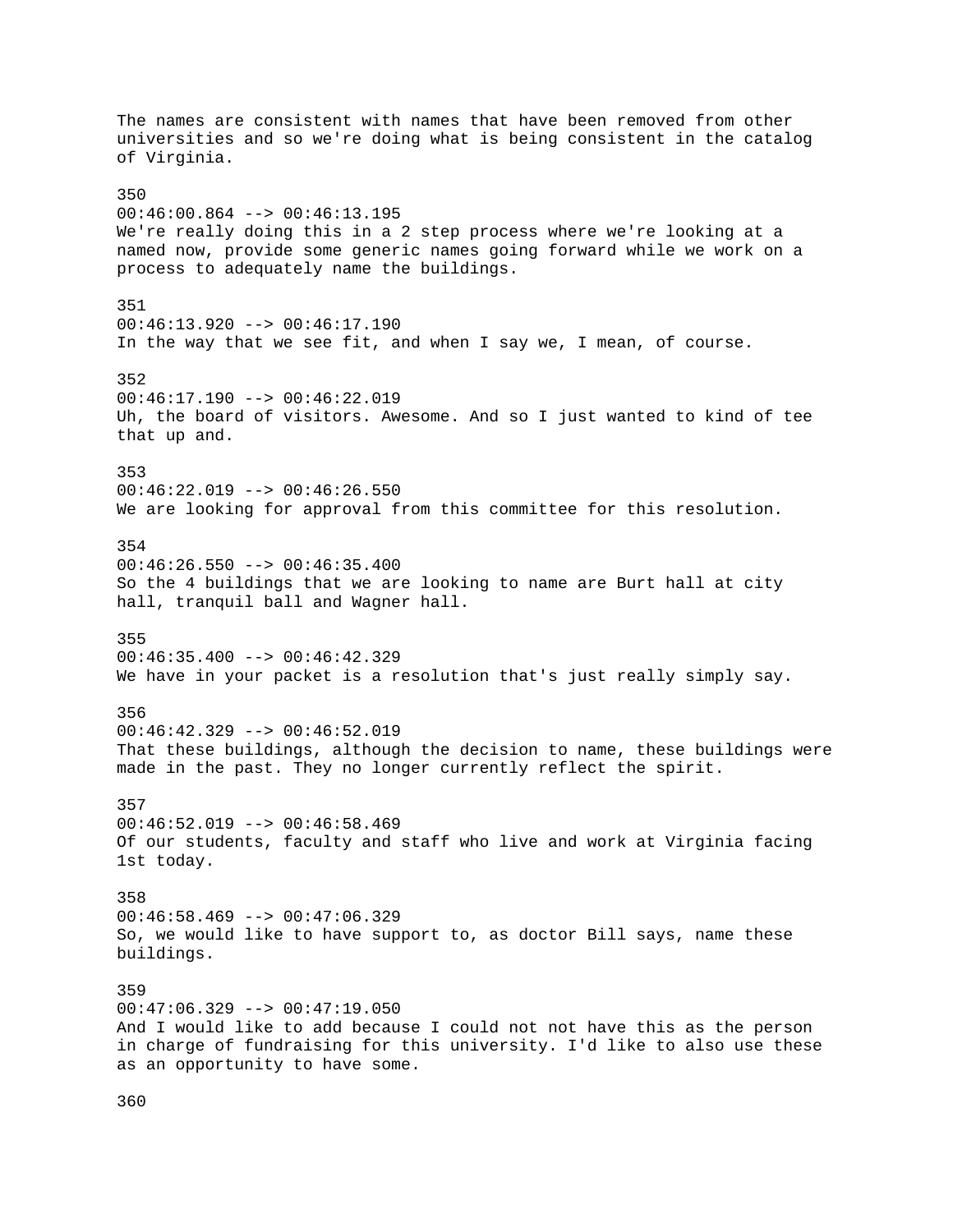$00:47:19.050$  -->  $00:47:23.579$ Potential donors who would like to have their names on a building. 361 00:47:23.579 --> 00:47:27.329 Come forth, so we will also be exploring. 362 00:47:27.329 --> 00:47:30.869 What the value per square. 363  $00:47:32.275$  -->  $00:47:39.594$ Per square footage for each building would be and what the value of that building would be to have your name on it as well. 364  $00:47:39.864$  -->  $00:47:48.565$ So this gives us a pool of additional revenue for the organization and we will be thoughtful and intentional about naming these building. 365 00:47:53.070 --> 00:47:57.630 Madam chair Dr brown. Um. 366  $00:47:57.630$  -->  $00:48:09.804$ I don't know if you read entertain a motion, but I'd like to just add, I guess 1 or 2 things to it, especially since we're naming the entire building. This also gives us an opportunity to do some internal naming. I know. 367  $00:48:09.804$  -->  $00:48:23.965$ Like, in the business school, you might have some conference rooms or some receptions. I know these are residence halls. If we since we're naming and putting it out there as we look at each building. Perhaps. 368  $00:48:23.965$  -->  $00:48:38.125$ We can also take a look at some of the internal spaces. Where maybe a smaller donor could still get a name on the reception area, or something like that that may need some new carpet, new furniture, whatever, and name it. 369 00:48:38.304 --> 00:48:41.934 I think it's a wonderful opportunity for us to raise some additional funds. 370  $00:48:42.210$  -->  $00:48:47.940$ So, I, I'm definitely a support and I, for the committee to put it to the whole board.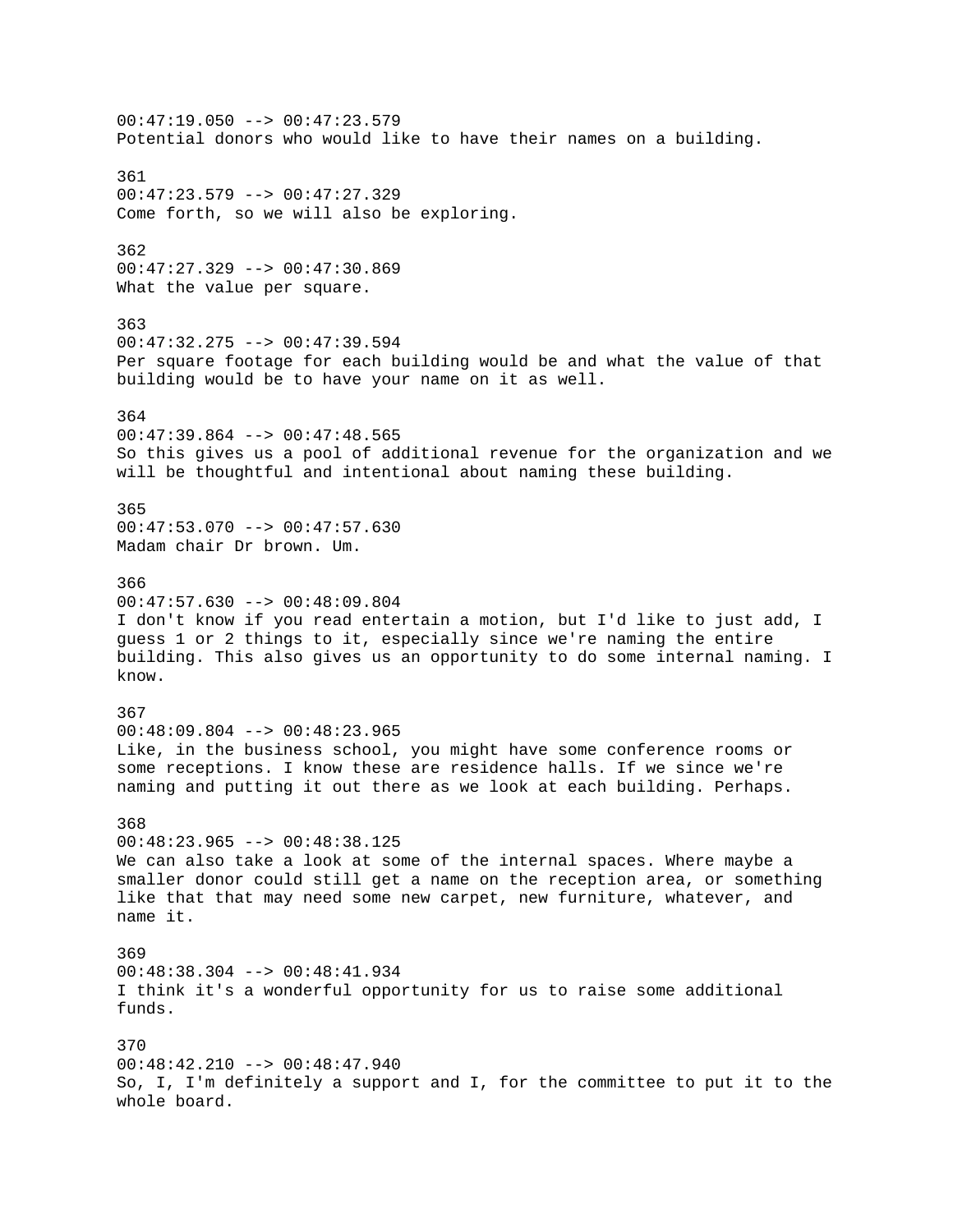371 00:48:47.940 --> 00:48:51.239 I think that's a great idea. Challenges. 372 00:48:51.239 --> 00:48:57.000 Great opportunities for some additional revenue there too, but man. 373 00:48:57.000 --> 00:49:01.469 I just want to echo all of that because. 374 00:49:01.469 --> 00:49:14.579 It gives us a chance, not only to raise more money, but to recognize folks that have been loyal and part of the University. So, yes, I support this. 375 00:49:14.579 --> 00:49:20.610 Thank you any other comments about the proposal resolution. 376 00:49:20.610 --> 00:49:24.300 Silence. 377 00:49:24.300 --> 00:49:27.329 All right, well, I think we're ready to entertain. 378 00:49:31.079 --> 00:49:37.289 So move Madam chair. Secondly, Glen. 379 00:49:37.289 --> 00:49:41.519 I think now we do a roll call doctorate. 380 00:49:53.190 --> 00:49:56.519 Talk about. 381 00:49:56.519 --> 00:50:01.019 Yes. 382 00:50:01.019 --> 00:50:04.769 Yes. 383 00:50:04.769 --> 00:50:08.969 Yeah.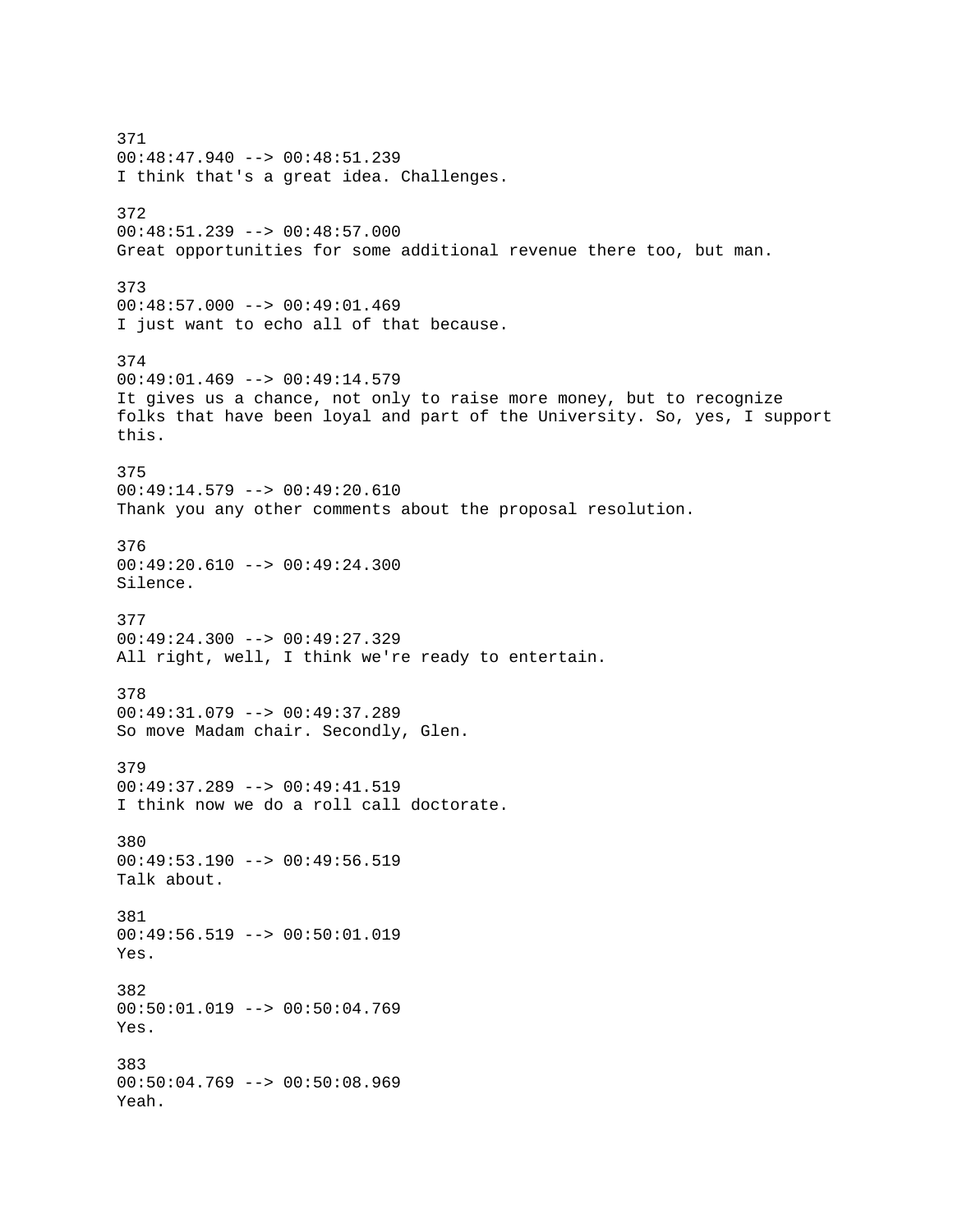384 00:50:20.969 --> 00:50:28.679 Yes, yes, to me. 385 00:50:28.679 --> 00:50:32.730 And. 386 00:50:39.869 --> 00:50:42.900 Yes. 387 00:50:42.900 --> 00:50:48.900 Thank you Madam chair. 388 00:50:48.900 --> 00:50:52.800 Now, I have a 2nd, a moment of privilege please. 389 00:50:52.800 --> 00:51:04.139 Yes, I was just going to say that I know. Mr. Richardson is here, but he has played a huge role and kind of help helping to spearhead this. And, to be honest. 390 00:51:04.139 --> 00:51:10.920 He's been my ear quite a bit, and I'm glad that we were actually able to bring it to the board at this meeting, but I wouldn't want his. 391  $00:51:10.920$  -->  $00:51:15.090$ His work to go unnoticed and this. 392 00:51:15.090 --> 00:51:18.570 Thank you president. 393 00:51:18.570 --> 00:51:22.380 Thank you all Thank you. 394 00:51:22.380 --> 00:51:28.199 All right is there any other business. 395 00:51:35.039 --> 00:51:44.130 All right, I think that was our final topic for the meeting. So I think we can now entertain a motion to adjourn the meeting.